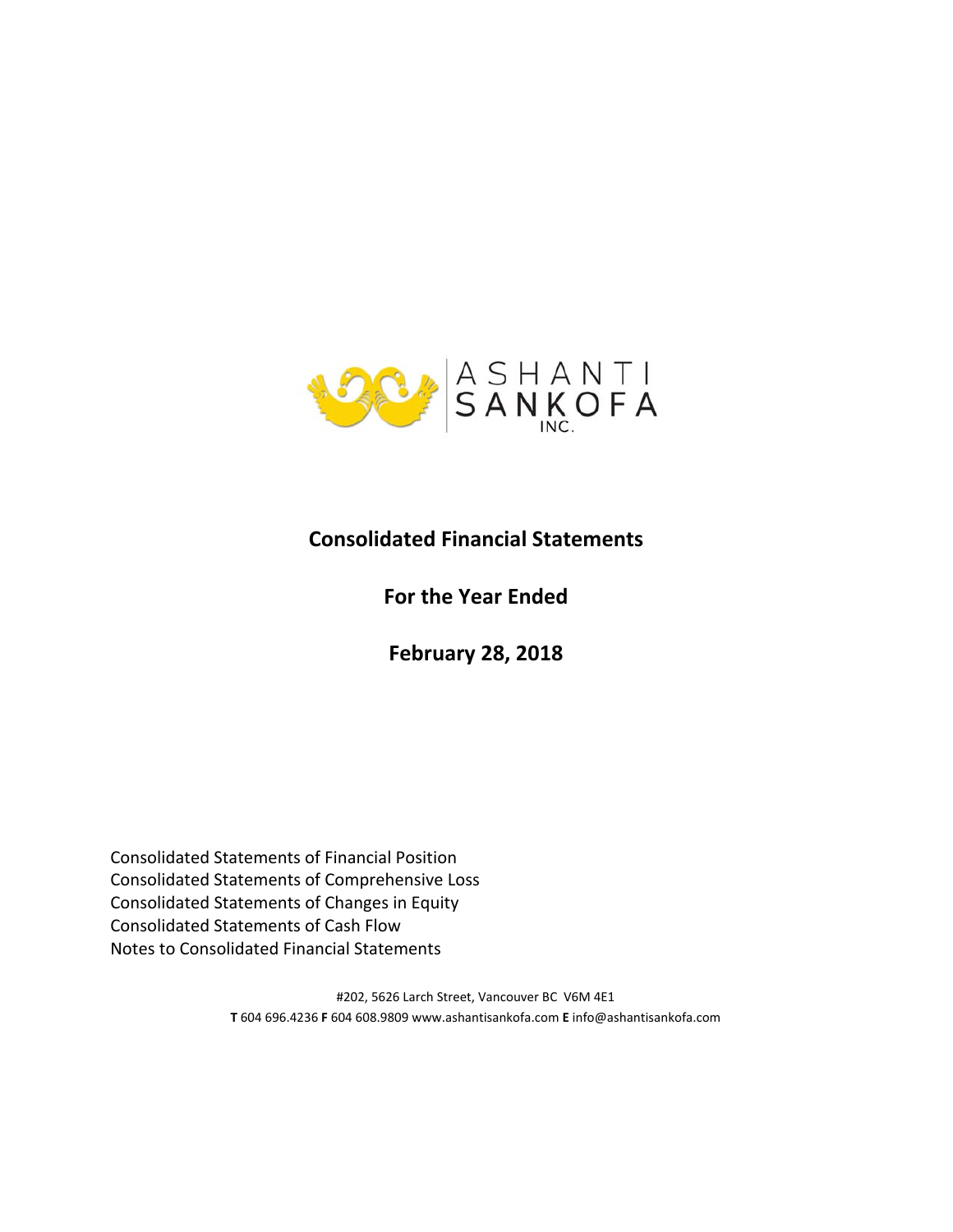### **INDEPENDENT AUDITOR'S REPORT**

#### **To the Shareholders of Ashanti Sankofa Inc.:**

We have audited the accompanying consolidated financial statements of Ashanti Sankofa Inc. which comprise the consolidated statements of financial position as at February 28, 2018 and February 28, 2017, and the consolidated statements of comprehensive loss, changes in equity and cash flow for the years ended February 28, 2018 and February 28, 2017, and a summary of significant accounting policies and other explanatory information.

### **Management's Responsibility for the Consolidated Financial Statements**

Management is responsible for the preparation and fair presentation of these consolidated financial statements in accordance with International Financial Reporting Standards, and for such internal control as management determines is necessary to enable the preparation of consolidated financial statements that are free from material misstatement, whether due to fraud or error.

### **Auditor's Responsibility**

Our responsibility is to express an opinion on these consolidated financial statements based on our audits. We conducted our audits in accordance with Canadian generally accepted auditing standards. Those standards require that we comply with ethical requirements and plan and perform the audit to obtain reasonable assurance about whether the consolidated financial statements are free from material misstatement.

An audit involves performing procedures to obtain audit evidence about the amounts and disclosures in the consolidated financial statements. The procedures selected depend on the auditor's judgment, including the assessment of the risks of material misstatement of the consolidated financial statements, whether due to fraud or error. In making those risk assessments, the auditor considers internal control relevant to the entity's preparation and fair presentation of the consolidated financial statements in order to design audit procedures that are appropriate in the circumstances, but not for the purpose of expressing an opinion on the effectiveness of the entity's internal control. An audit also includes evaluating the appropriateness of accounting policies used and the reasonableness of accounting estimates made by management, as well as evaluating the overall presentation of the consolidated financial statements.

We believe that the audit evidence we have obtained in our audits is sufficient and appropriate to provide a basis for our audit opinion.

#### **Opinion**

In our opinion, the consolidated financial statements present fairly, in all material respects, the financial position of Ashanti Sankofa Inc. as at February 28, 2018 and February 28, 2017, and its financial performance and its cash flows for the years ended February 28, 2018 and February 28, 2017 in accordance with International Financial Reporting Standards.

### **Emphasis of Matter**

Without modifying our opinion, we draw attention to Note 1 in the consolidated financial statements which describe matters and conditions that indicate the existence of a material uncertainty that may cast significant doubt about Ashanti Sankofa Inc.'s ability to continue as a going concern.

DMCL

DALE MATHESON CARR-HILTON LABONTE LLP CHARTERED PROFESSIONAL ACCOUNTANTS

Vancouver, Canada June 28, 2018

> An independent firm associated with<br>Moore Stephens International Limited **MOORE STEPHENS**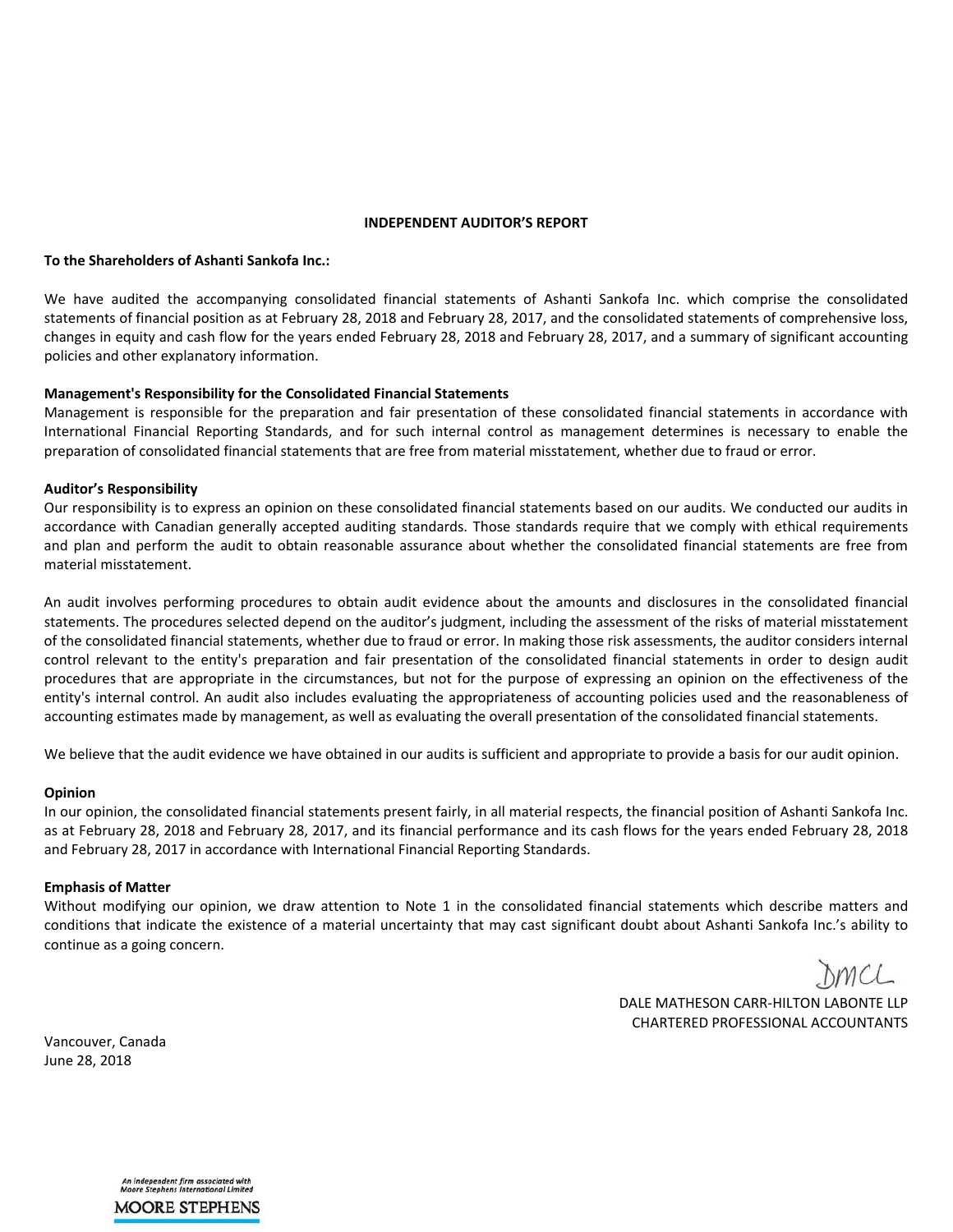# **ASHANTI SANKOFA INC. CONSOLIDATED STATEMENTS OF FINANCIAL POSITION**

Expressed in Canadian Dollars

|                                            |                | February 28, | February 28,   |
|--------------------------------------------|----------------|--------------|----------------|
|                                            | <b>Note</b>    | 2018         | 2017           |
| <b>ASSETS</b>                              |                | \$           | \$             |
| <b>Current assets</b>                      |                |              |                |
| Cash                                       | $\overline{4}$ | 970          | 19,356         |
| Other receivables                          | 4              | 4,869        | 668            |
|                                            |                | 5,839        | 20,024         |
| <b>Non-current assets</b>                  |                |              |                |
| Exploration and evaluation assets          | 5              | 619,024      | 448,133        |
|                                            |                |              |                |
| <b>TOTAL ASSETS</b>                        |                | 624,863      | 468,157        |
|                                            |                |              |                |
| <b>LIABILITIES</b>                         |                |              |                |
| <b>Current liabilities</b>                 |                |              |                |
| Accounts payable and accrued liabilities   | 4              | 125,511      | 31,958         |
| Due to related parties                     | 7              | 274,750      | 49,060         |
|                                            |                | 400,261      | 81,018         |
| <b>SHAREHOLDERS' EQUITY</b>                |                |              |                |
| Share capital                              | 6              | 9,252,862    | 9,252,862      |
| Reserves                                   | 6              | 3,890,225    | 3,890,225      |
| Accumulated deficit                        |                | (12,918,485) | (12, 755, 948) |
|                                            |                | 224,602      | 387,139        |
|                                            |                |              |                |
| TOTAL LIABILITIES AND SHAREHOLDERS' EQUITY |                | 624,863      | 468,157        |

Nature of operations and going concern (note 1) Subsequent events (note 9)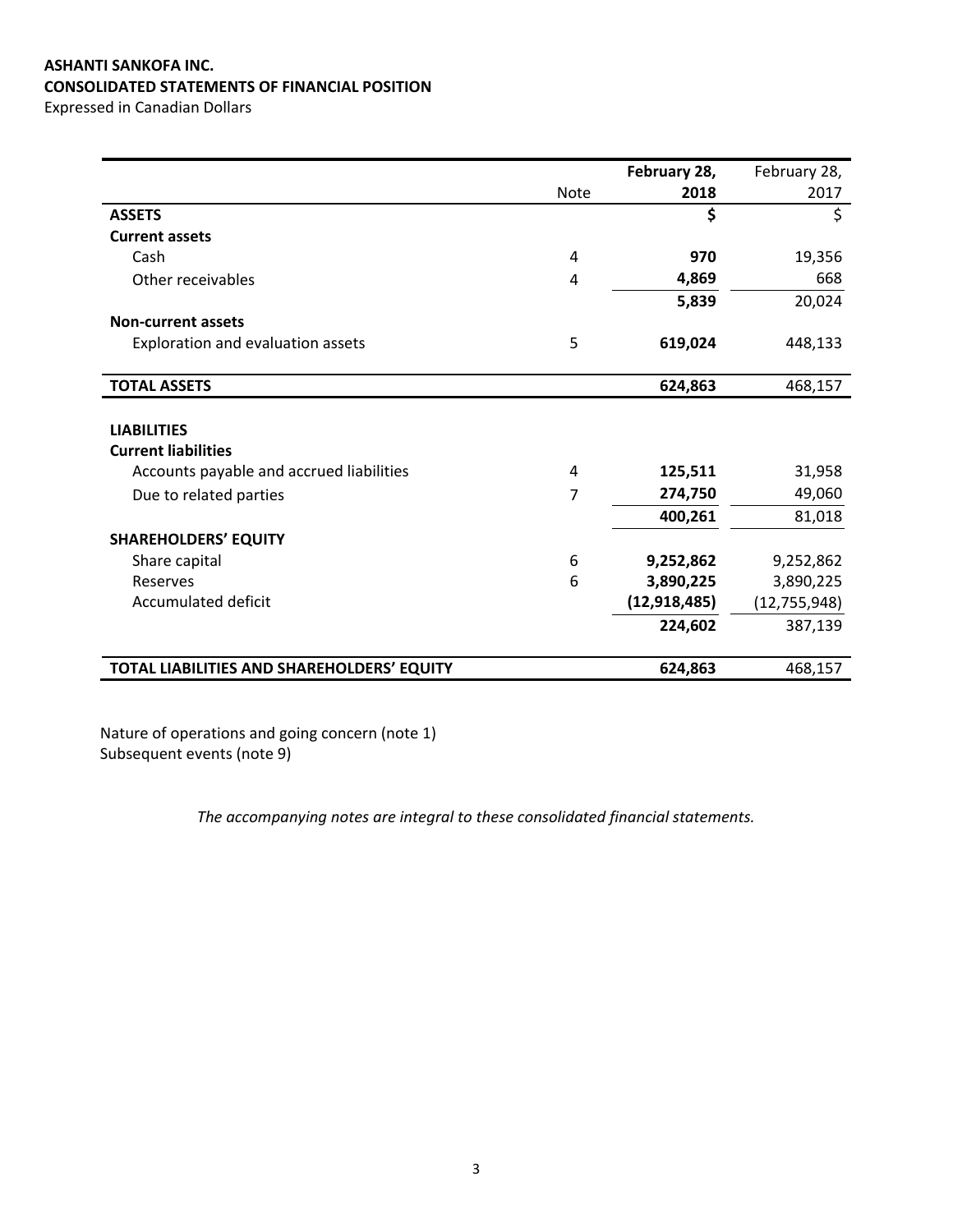# **ASHANTI SANKOFA INC. CONSOLIDATED STATEMENTS OF COMPREHENSIVE LOSS**

Expressed in Canadian Dollars

|                                                      | <b>For the Year Ended</b> |              |              |
|------------------------------------------------------|---------------------------|--------------|--------------|
|                                                      |                           | February 28, | February 28, |
|                                                      | <b>Note</b>               | 2018         | 2017         |
|                                                      |                           | \$           | \$           |
| <b>EXPENSES</b>                                      |                           |              |              |
| Consulting fees                                      | 7                         | 35,100       | 31,463       |
| Foreign exchange gain                                |                           | (2,726)      | (1, 366)     |
| <b>Investor relations</b>                            |                           | 2,707        | 3,605        |
| Management fees                                      | 7                         | 48,000       | 45,244       |
| Office and general                                   |                           | 4,977        | 17,986       |
| Professional fees                                    | 7                         | 56,640       | 36,533       |
| Stock-based compensation                             | 6                         |              | 63,573       |
| Transfer agent and filing fees                       |                           | 17,839       | 9,887        |
| Operating loss before other items                    |                           | (162, 537)   | (206, 925)   |
| <b>Other items</b>                                   |                           |              |              |
| Gain on debt settlement                              |                           |              | 17,040       |
| Gain on sale of marketable securities                |                           |              | 12,232       |
| NET LOSS AND COMPREHENSIVE LOSS                      |                           | (162, 537)   | (177, 653)   |
|                                                      |                           |              |              |
| <b>Weighted Average Number of Shares Outstanding</b> |                           | 27,734,197   | 25,778,033   |
| <b>Basic Loss Per Share</b>                          |                           | (0.01)       | (0.01)       |
| <b>Diluted Loss Per Share</b>                        |                           | (0.01)       | (0.01)       |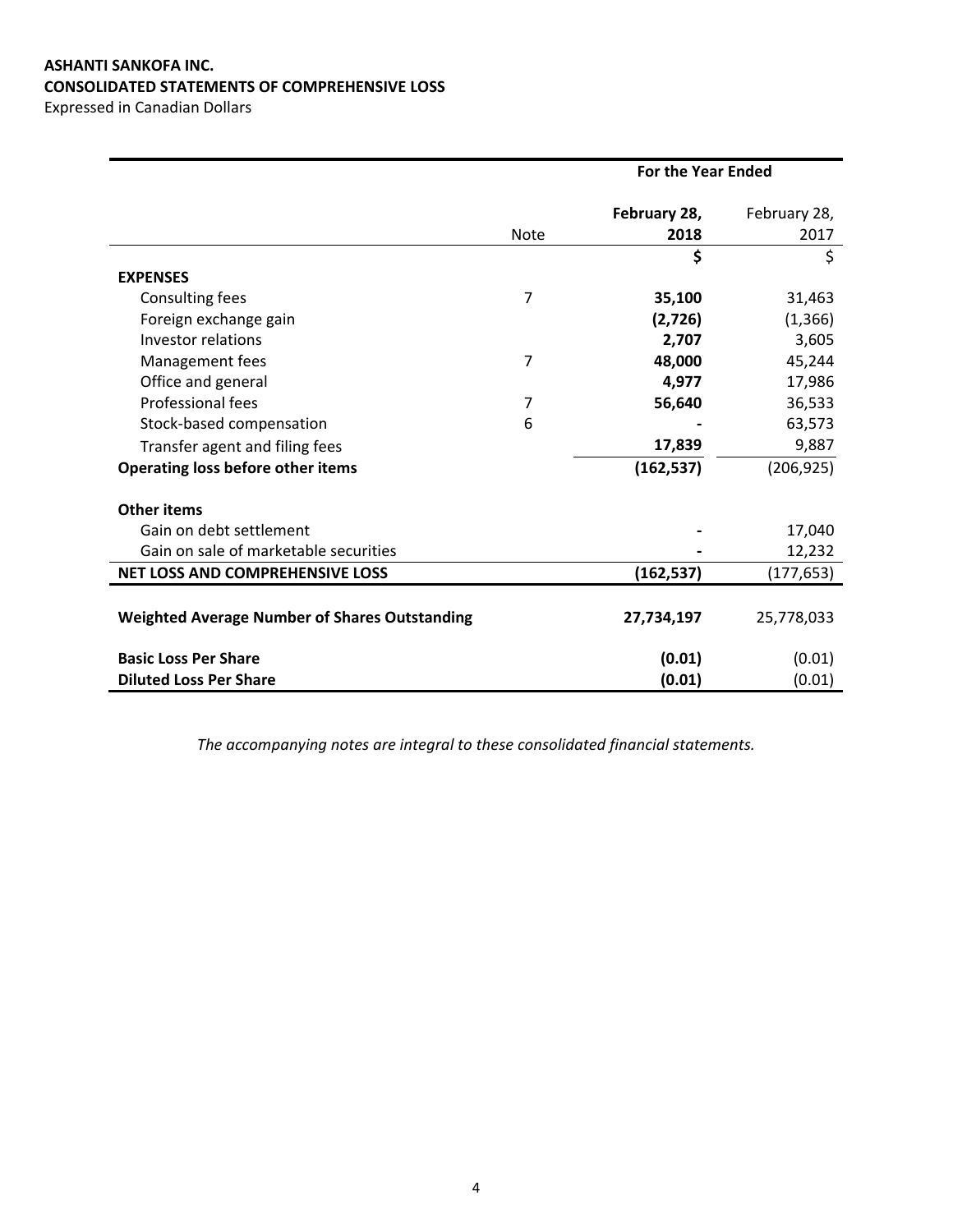# **ASHANTI SANKOFA INC. CONSOLIDATED STATEMENT OF CHANGES IN EQUITY**

Expressed in Canadian Dollars

|                                      | <b>Share Capital</b>     |            | <b>Reserves</b>              |           |                |            |
|--------------------------------------|--------------------------|------------|------------------------------|-----------|----------------|------------|
|                                      | Number of                |            | Equity settled               |           | Accumulated    |            |
|                                      | Shares                   | Amount     | benefits                     | Warrants  | Deficit        | Total      |
|                                      |                          |            |                              |           |                |            |
| Balance, February 29, 2016           | 20,734,197               | 9,062,492  | 2,247,575                    | 1,427,902 | (12, 578, 295) | 159,674    |
| Private placement                    | 7,000,000                | 350,000    |                              |           |                | 350,000    |
| Share issuance cost                  | $\overline{\phantom{0}}$ | (8, 455)   | $\qquad \qquad \blacksquare$ |           |                | (8, 455)   |
| Warrants issued on private placement |                          | (151, 175) |                              | 151,175   |                |            |
| Stock-based compensation             |                          |            | 63,573                       |           |                | 63,573     |
| Net loss for the year                |                          |            |                              |           | (177, 653)     | (177, 653) |
| Balance, February 28, 2017           | 27,734,197               | 9,252,862  | 2,311,148                    | 1,579,077 | (12,755,948)   | 387,139    |
| Net loss for the year                |                          |            |                              |           | (162, 537)     | (162,537)  |
| Balance, February 28, 2018           | 27,734,197               | 9,252,862  | 2,311,148                    | 1,579,077 | (12, 918, 485) | 224,602    |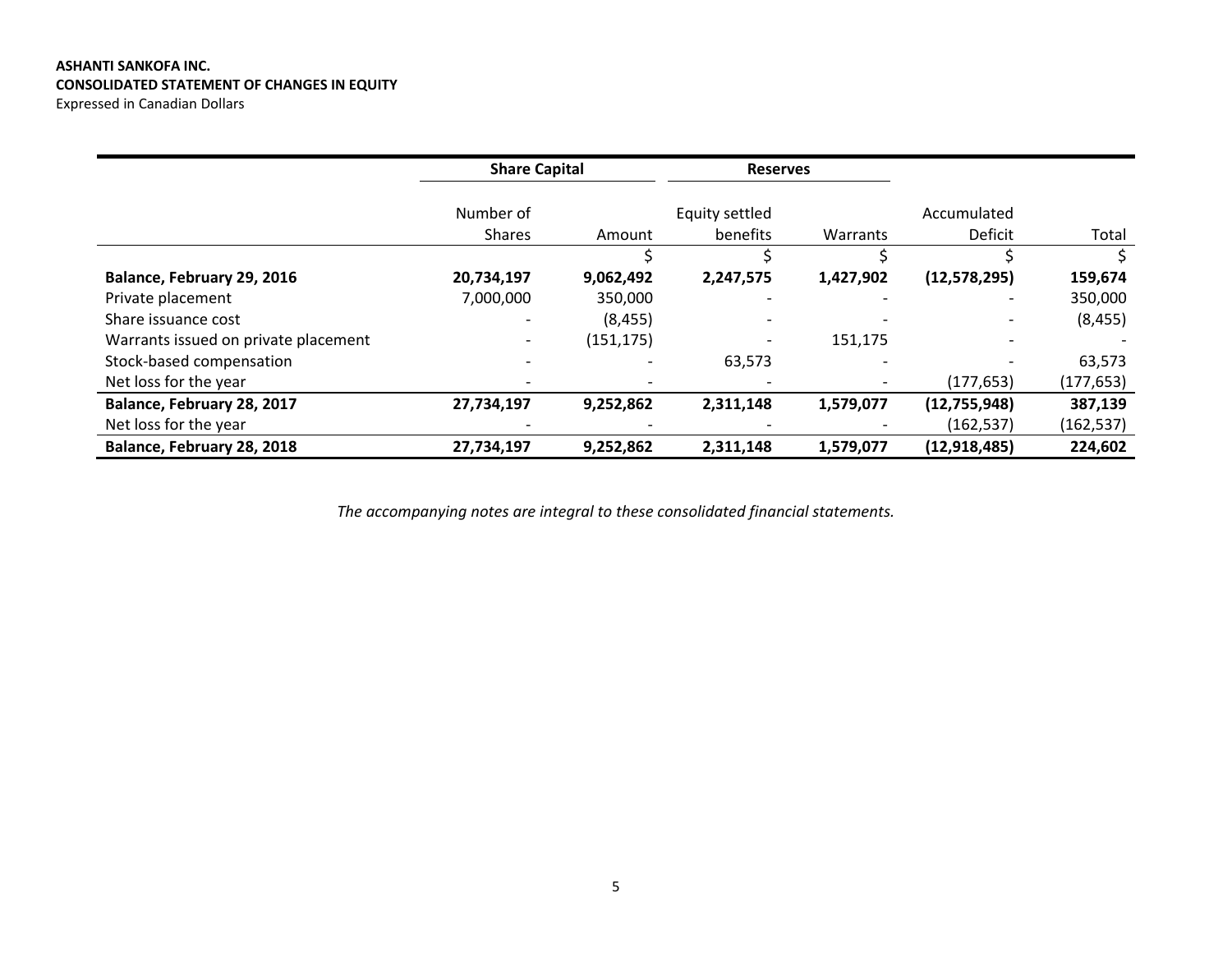# **ASHANTI SANKOFA INC. CONSOLIDATED STATEMENTS OF CASH FLOW**

Expressed in Canadian Dollars

|                                                | <b>For the Year Ended</b> |              |
|------------------------------------------------|---------------------------|--------------|
|                                                | February 28,              | February 28, |
|                                                | 2018                      | 2017         |
|                                                | \$                        | \$           |
|                                                |                           |              |
| <b>CASH FLOWS USED IN OPERATING ACTIVITIES</b> |                           |              |
| Net loss for the year                          | (162, 537)                | (177, 653)   |
| Items not involving cash:                      |                           |              |
| Stock-based compensation                       |                           | 63,573       |
| Gain on sale of marketable securities          |                           | (12, 232)    |
| Gain on settlement of debt                     |                           | (17,040)     |
| Changes in non-cash working capital items:     |                           |              |
| Other receivables                              | (4, 201)                  | 1,286        |
| Accounts payable and accrued liabilities       | 287                       | (42, 611)    |
| Due to related parties                         | 95,645                    | 2,741        |
|                                                | (70, 806)                 | (181, 936)   |
| <b>CASH FLOWS USED IN INVESTING ACTIVITIES</b> |                           |              |
| Sale of marketable securities                  |                           | 12,232       |
| Exploration and evaluation assets              | (7, 425)                  | (126, 412)   |
|                                                | (7, 425)                  | (114, 180)   |
|                                                |                           |              |
| <b>CASH FLOWS FROM FINANCING ACTIVITIES</b>    |                           |              |
| Gross proceeds intended for private placement  |                           | 350,000      |
| Shareholder loan repayment                     |                           | (8, 455)     |
| Related party loan (repayment)                 | 59,845                    | (45,000)     |
|                                                | 59,845                    | 296,545      |
|                                                |                           |              |
| Net (decrease) increase in cash                | (18, 386)                 | 429          |
| Cash, beginning of the year                    | 19,356                    | 18,927       |
| Cash, end of the year                          | 970                       | 19,356       |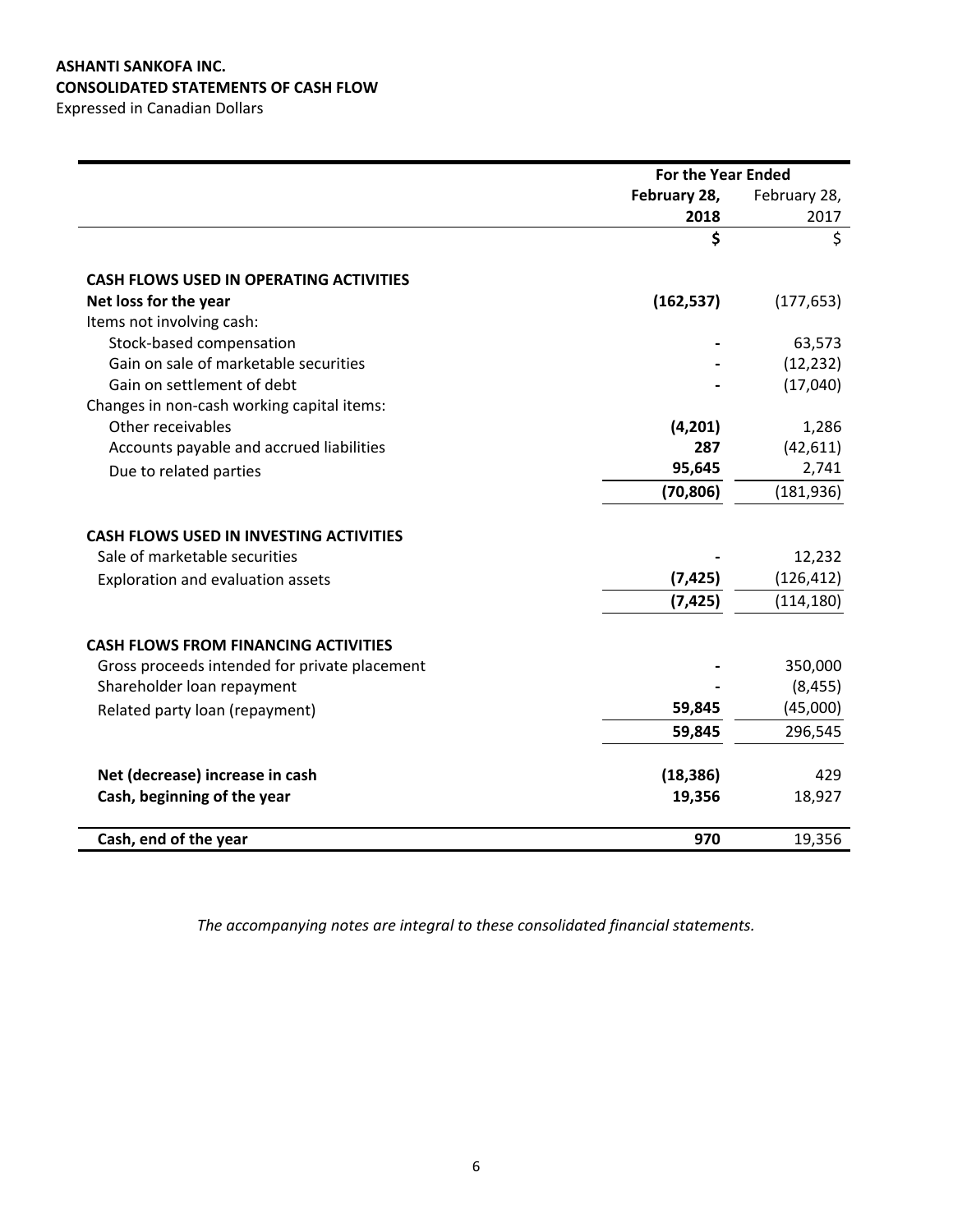## **1. NATURE OF OPERATIONS**

Ashanti Sankofa Inc. (the "Company" or "ASI") through its wholly-owned subsidiary AMI Africa Exploration Ltd. ("AMI Africa"), both resident Canadian companies, and its wholly owned Ghanaian subsidiary Ashanti Sankofa Limited ("Ashanti") is engaged primarily in gold exploration activity in West Africa.

The head office and the principal address of the Company is located at #202, 5626 Larch Street, Vancouver, British Columbia, V6M 4E1 and the records office and registered office is located at Suite 1780 - 400 Burrard Street, Vancouver, British Columbia, V6C 3A6.

The Company holds several mineral properties and has not yet determined whether these properties contain reserves that are economically recoverable.

These consolidated financial statements have been prepared on the assumption that the Company will continue as a going concern, meaning it will continue in operation for the foreseeable future and will be able to realize assets and discharge liabilities in the ordinary course of operations. Different bases of measurement may be appropriate if the Company is not expected to continue operations for the foreseeable future. The Company has incurred a net loss of \$162,537 for the year ended February 28, 2018 and has incurred cumulative losses since inception of \$12,918,485. As at February 28, 2018, the Company had negative working capital of \$394,422, had not advanced its mineral properties to commercial production and is not able to finance day to day activities through operations. The Company's continuation as a going concern is dependent upon the successful results from its mineral property exploration activities and its ability to attain profitable operations and generate funds there from and/or raise equity capital or borrowings sufficient to meet current and future obligations and ongoing operating losses. These uncertainties cast significant doubt on the ability of the Company to continue operations as a going concern. Management intends to finance operating costs over the next twelve months with loans from directors and companies controlled by directors and/or private placement of common shares. These financial statements do not include any adjustments that might result from this uncertainty.

### **2. BASIS OF PRESENTATION**

### **Statement of compliance**

These consolidated financial statements have been prepared using accounting policies in compliance with International Financial Reporting Standards ("IFRS") issued by the International Accounting Standards Board ("IASB") and interpretations of the International Financial Reporting Interpretations Committee ("IFRIC").

The consolidated financial statements were authorized for issue by the Board of Directors on June 28, 2018.

### **Basis of preparation**

The consolidated financial statements of the Company have been prepared on an accrual basis and are based on historical costs, modified where applicable. The consolidated financial statements are presented in Canadian dollars unless otherwise noted.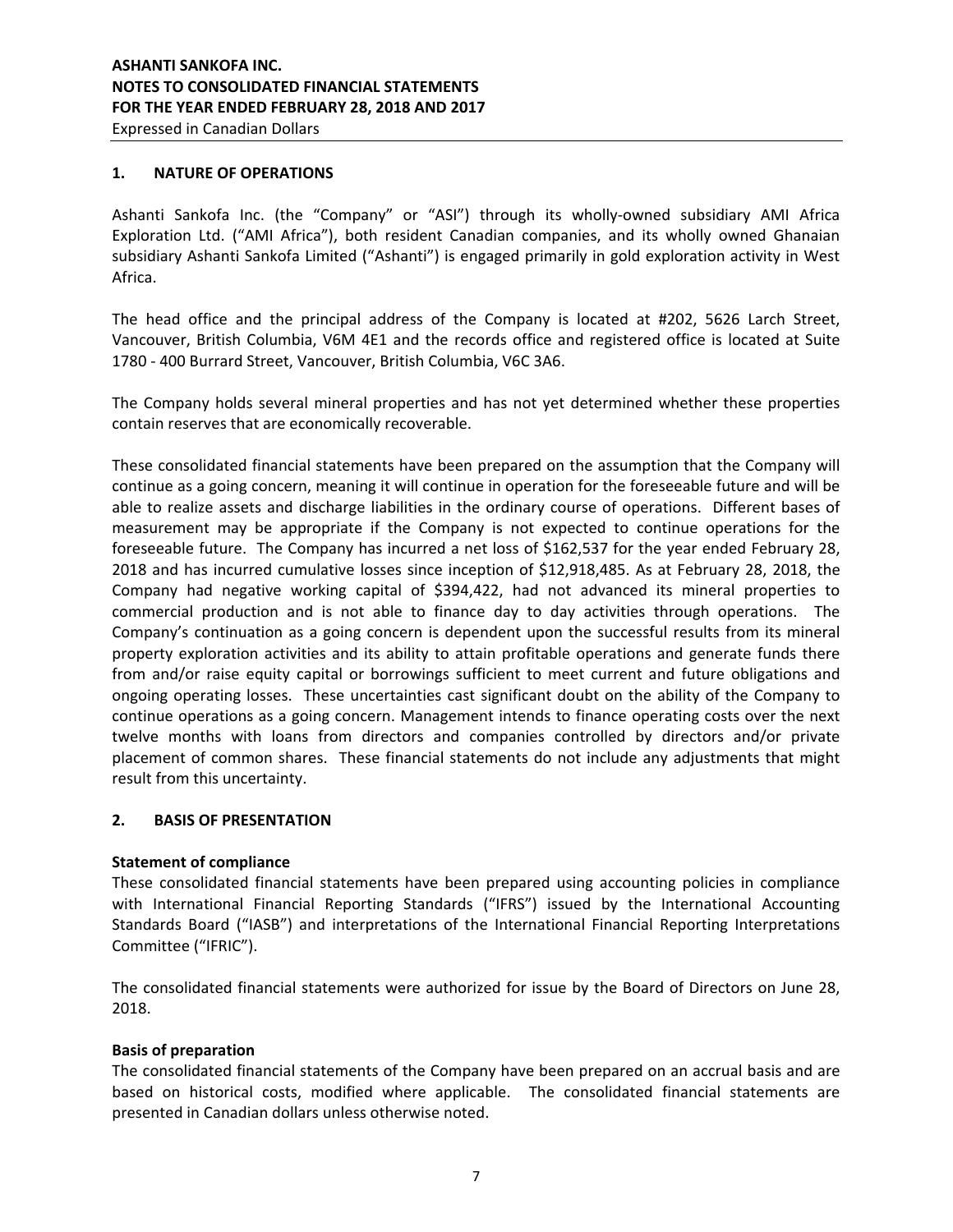## **2. BASIS OF PRESENTATION (Continued)**

### **Significant estimates and assumptions**

The preparation of financial statements in accordance with IFRS requires the Company to make estimates and assumptions concerning the future. The Company's management reviews these estimates and underlying assumptions on an ongoing basis, based on experience and other factors, including expectations of future events that are believed to be reasonable under the circumstances. Revisions to estimates are adjusted for prospectively in the period in which the estimates are revised.

Estimates and assumptions where there is significant risk of material adjustments to assets and liabilities in future accounting periods include the recoverability of the carrying value of exploration and evaluation assets, fair value measurements for financial instruments, and the recoverability and measurement of deferred tax assets.

### **Significant judgments**

The preparation of financial statements in accordance with IFRS requires the Company to make judgments, apart from those involving estimates, in applying accounting policies. The most significant judgments applying to the Company's financial statements include: the assessment of the Company's ability to continue as a going concern and whether there are events or conditions that may give rise to significant uncertainty; the classification/allocation of expenditures as exploration and evaluation expenditures or operating expenses; and the classification of financial instruments.

# **3. SIGNIFICANT ACCOUNTING POLICIES**

### **Basis of consolidation**

The consolidated financial statements include the financial statements of the Company and its wholly owned subsidiaries, AMI Africa Exploration Ltd. (incorporated in Canada) and Ashanti Sankofa Limited (incorporated in Ghana). All inter-company balances and transactions have been eliminated upon consolidation.

### **Foreign currency transactions**

These consolidated financial statements are presented in Canadian dollars, which is the Company's functional currency. AMI Africa's functional currency is also the Canadian dollar. Ashanti's functional currency is the Ghanaian Cedi.

Transactions in currencies other than the functional currency of each entity are recorded at exchange rates prevailing on the dates of the transactions. At the end of each reporting period, the monetary assets and liabilities of the Company that are denominated in foreign currencies are translated at the rate of exchange at the statement of financial position date while non-monetary assets and liabilities are translated at historical rates. Revenues and expenses are translated at the exchange rates approximating those in effect on the date of the transactions. Exchange gains and losses arising on translation are reflected in profit or loss for the period.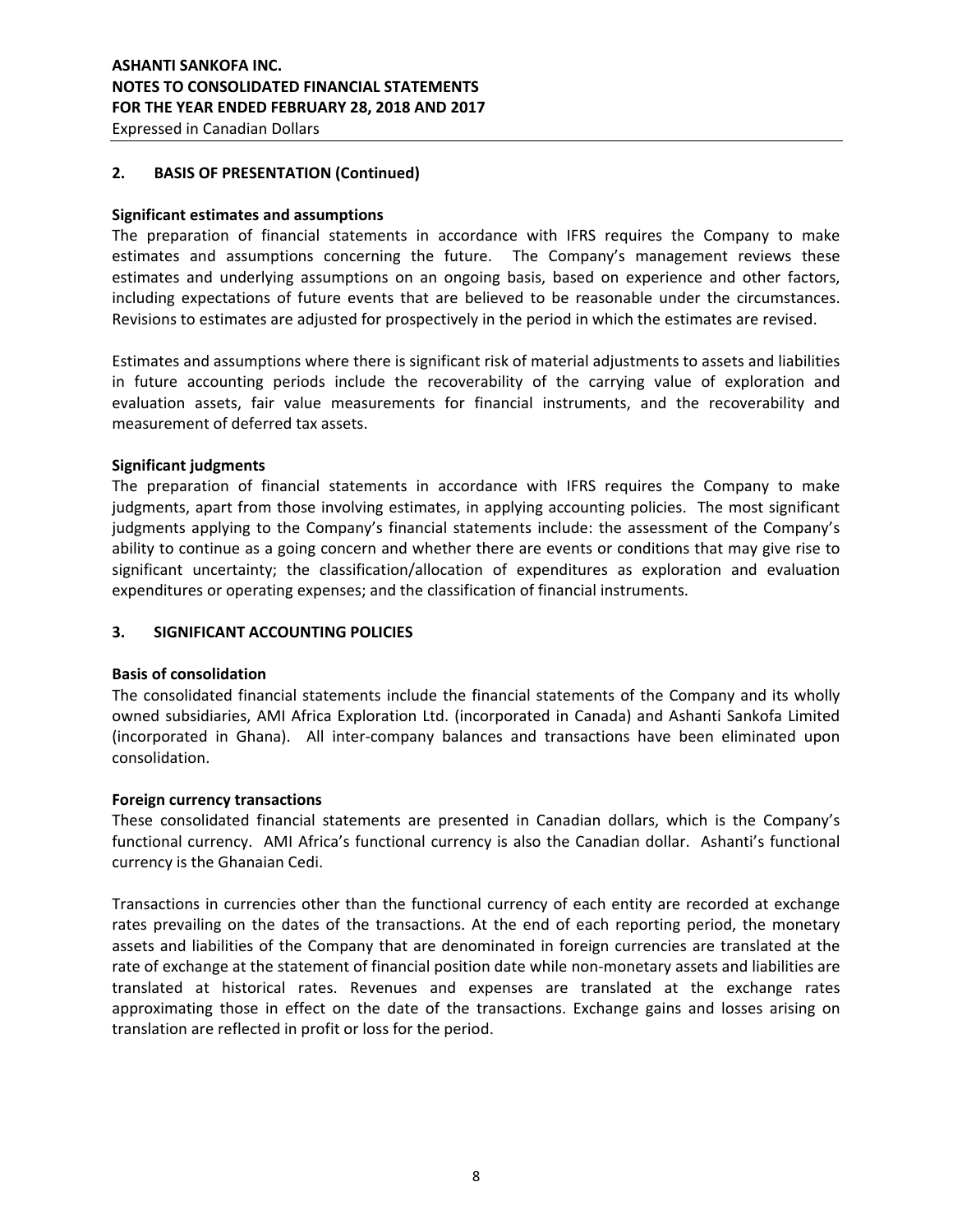# **3. SIGNIFICANT ACCOUNTING POLICIES (continued)**

# **Foreign currency transactions (continued)**

The financial position and results of foreign operations whose functional currency is different from the Company's presentation currency are translated as follows:

- assets and liabilities are translated at period-end exchange rates prevailing at the reporting date; and
- income and expenses are translated at average exchange rates for the period.

Exchange differences arising on translation of foreign operations are recorded in accumulated other comprehensive loss in the statement of comprehensive income. These differences are recognized in profit or loss in the period in which the operation is disposed.

### **Exploration and evaluations assets and equipment**

### *i) Exploration and evaluation expenditures*

The Company may hold interests in mineral property interests in various forms, including prospecting licenses, exploration and exploitation concessions, mineral leases and surface rights, and property options. The Company capitalizes payments made in the process of acquiring legal title to these properties. Mineral property interest acquisition costs are recorded at historical cost. Exploration and evaluation expenditures incurred on properties prior to obtaining legal rights to explore the specific area are charged to operations as incurred.

The carrying values of exploration and evaluation assets are assessed for impairment when facts and circumstances suggest that the carrying amount of an exploration and evaluation asset may exceed its recoverable amount. The carrying value of equipment is reviewed for indications of impairment at each reporting date. When impairment indicators exist, the asset's recoverable amount is estimated. If it is determined that the estimated recoverable amount is less than the carrying value of an asset, then a write-down is made with a charge to operations.

An impairment loss is reversed if there is indication that there has been a change in the estimates used to determine the recoverable amount. An impairment loss is reversed only to the extent that the asset's carrying amount does not exceed the carrying amount that would have been determined, net of amortization, if no impairment loss had been recognized.

### *ii) Equipment*

Equipment is stated at cost less accumulated amortization and accumulated impairment losses. Estimates of residual values, useful lives and methods of amortization are reviewed each reporting year, and adjusted prospectively if appropriate.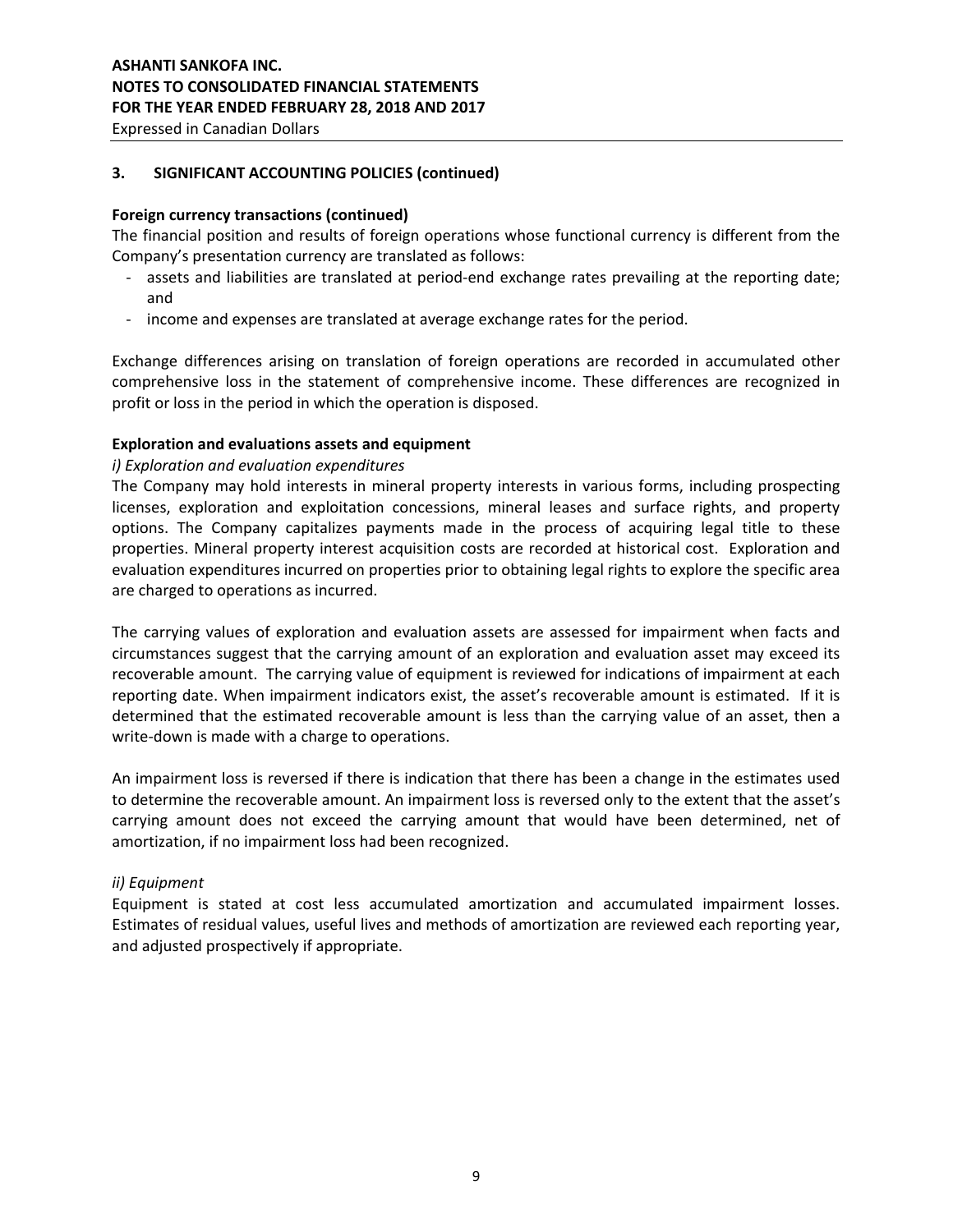# **3. SIGNIFICANT ACCOUNTING POLICIES (continued)**

### **Income taxes**

### Current income tax:

Current income tax assets and liabilities for the current period are measured at the amount expected to be recovered from or paid to the taxation authorities. The tax rates and tax laws used to compute the amount are those that are enacted or substantively enacted, at the reporting date, in the countries where the Company operates and generates taxable income.

Current income tax relating to items recognized directly in other comprehensive income or equity is recognized in other comprehensive income or equity and not in profit or loss. Management periodically evaluates positions taken in the tax returns with respect to situations in which applicable tax regulations are subject to interpretation and establishes provisions where appropriate.

### Deferred income tax:

Deferred income tax is recognized, using the asset and liability method, on temporary differences at the reporting date arising between the tax bases of assets and liabilities and their carrying amounts for financial reporting purposes.

The carrying amount of deferred income tax assets is reviewed at the end of each reporting period and recognized only to the extent that it is probable that sufficient taxable profit will be available to allow all or part of the deferred income tax asset to be utilized.

Deferred income tax assets and liabilities are measured at the tax rates that are expected to apply to the year when the asset is realized, or the liability is settled, based on tax rates (and tax laws) that have been enacted or substantively enacted by the end of the reporting period.

Deferred income tax assets and deferred income tax liabilities are offset, if a legally enforceable right exists to set off current tax assets against current income tax liabilities and the deferred income taxes relate to the same taxable entity and the same taxation authority.

### **Restoration and environmental obligations**

The Company recognizes liabilities for statutory, contractual, constructive or legal obligations associated with the retirement of long-term assets, when those obligations result from the acquisition, construction, development or normal operation of the assets. The net present value of future restoration cost estimates arising from the decommissioning of plant and other site preparation work is capitalized to the related asset along with a corresponding increase in the restoration provision in the period incurred. Discount rates using a pre-tax rate that reflect the time value of money are used to calculate the net present value.

The Company's estimates of restoration costs could change as a result of changes in regulatory requirements, discount rates and assumptions regarding the amount and timing of the future expenditures. These changes are recorded directly to the related asset with a corresponding entry to the restoration provision. The Company's estimates are reviewed annually for changes in regulatory requirements, discount rates, effects of inflation and changes in estimates. The Company currently has no measurable obligations for restoration and environmental costs.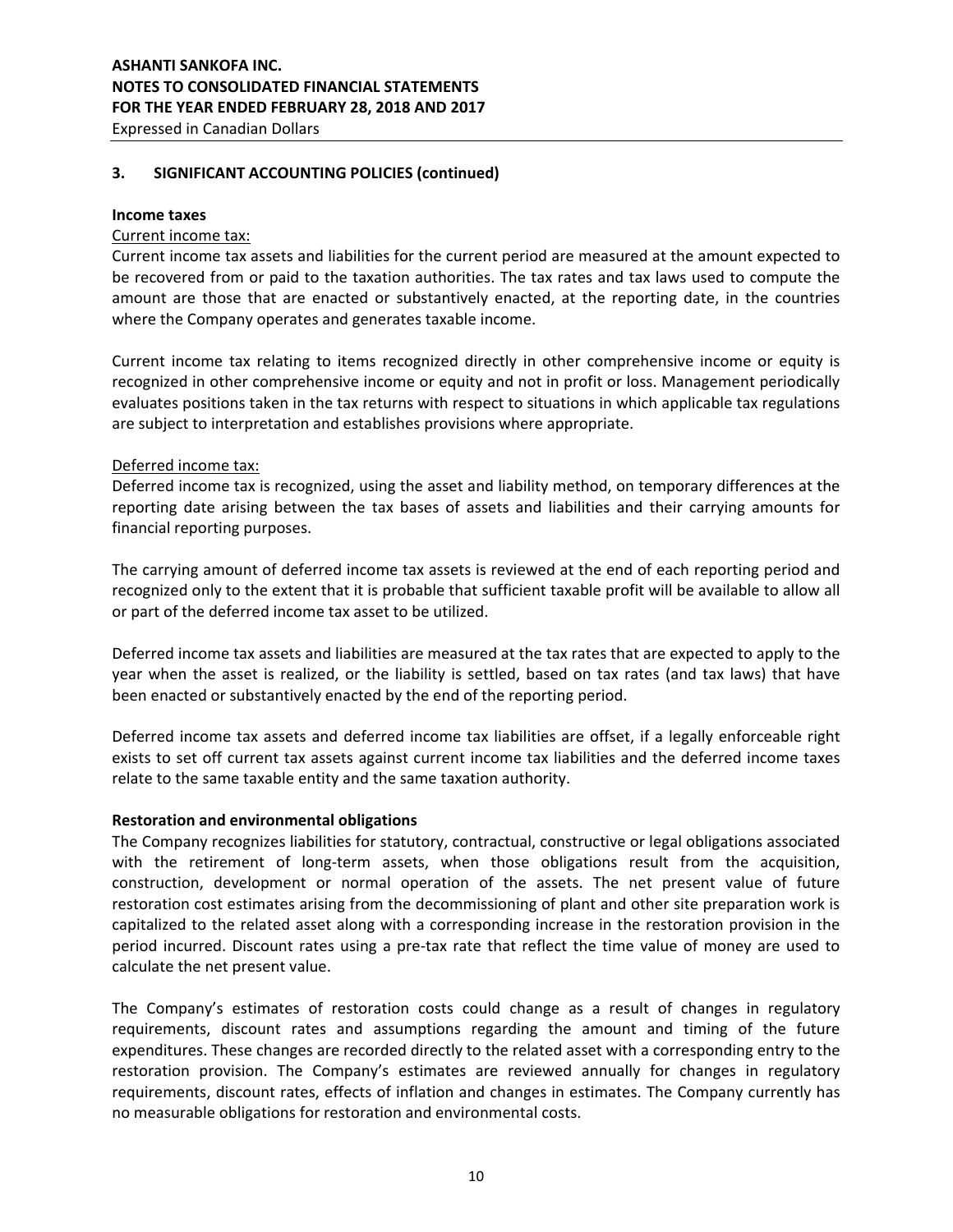# **ASHANTI SANKOFA INC. NOTES TO CONSOLIDATED FINANCIAL STATEMENTS FOR THE YEAR ENDED FEBRUARY 28, 2018 AND 2017**

Expressed in Canadian Dollars

# **3. SIGNIFICANT ACCOUNTING POLICIES (continued)**

### **Share-based payments**

The Company grants stock options to buy common shares of the Company through its stock option plan as described in Note 6. The Company accounts for share-based payments using the fair value method. Share-based payments to employees are measured at the fair value of the instruments issued and amortized over the vesting periods. Share-based payments to non-employees are measured at the fair value of goods or services received or the fair value of the equity instruments issued, if it is determined the fair value of the goods or services cannot be reliably measured, and are recorded at the date the goods or services are received. The corresponding amount is recorded to reserves. The fair value of options is determined using the Black–Scholes Option Pricing Model which incorporates all market vesting conditions. The number of shares and options expected to vest is reviewed and adjusted at the end of each reporting period such that the amount recognized for services received as consideration for the equity instruments granted shall be based on the number of equity instruments that eventually vest.

The Company grants stock options that are subject to various vesting terms. Under IFRS, the fair value of each instalment of the award is considered a separate grant based on the vesting period with the fair value of each instalment determined separately and recognized as compensation expense over the term of its respective vesting period.

### **Financial instruments**

The Company classifies financial instruments in the following categories: at fair value through profit or loss ("FVTPL"), loans and receivables, held-to-maturity investments, available-for-sale and financial liabilities. The classification depends on the purpose for which the financial instruments were acquired or issued. Management determines the classification of its financial instruments at initial recognition.

Financial assets are classified at fair value through profit or loss when they are either held for trading for the purpose of short-term profit taking, derivatives not held for hedging purposes, or when they are designated as such to avoid an accounting mismatch or to enable performance evaluation where a group of financial assets is managed by key management personnel on a fair value basis in accordance with a documented risk management or investment strategy. Such assets are subsequently measured at fair value with changes in carrying value being included in profit or loss.

Loans and receivables are non-derivative financial assets with fixed or determinable payments that are not quoted in an active market and are subsequently measured at amortized cost. They would be included in current assets, except for maturities greater than 12 months after the end of the reporting period. These would be classified as non-current assets. The Company has classified cash and amounts receivable as loans and receivables.

Held-to-maturity investments are non-derivative financial assets that have fixed maturities and fixed or determinable payments, and it is the Company's intention to hold these investments to maturity. They are subsequently measured at amortized cost. Held-to-maturity investments would be included in noncurrent assets, except for those which are expected to mature within 12 months after the end of the reporting period. The Company has no held-to-maturity investments.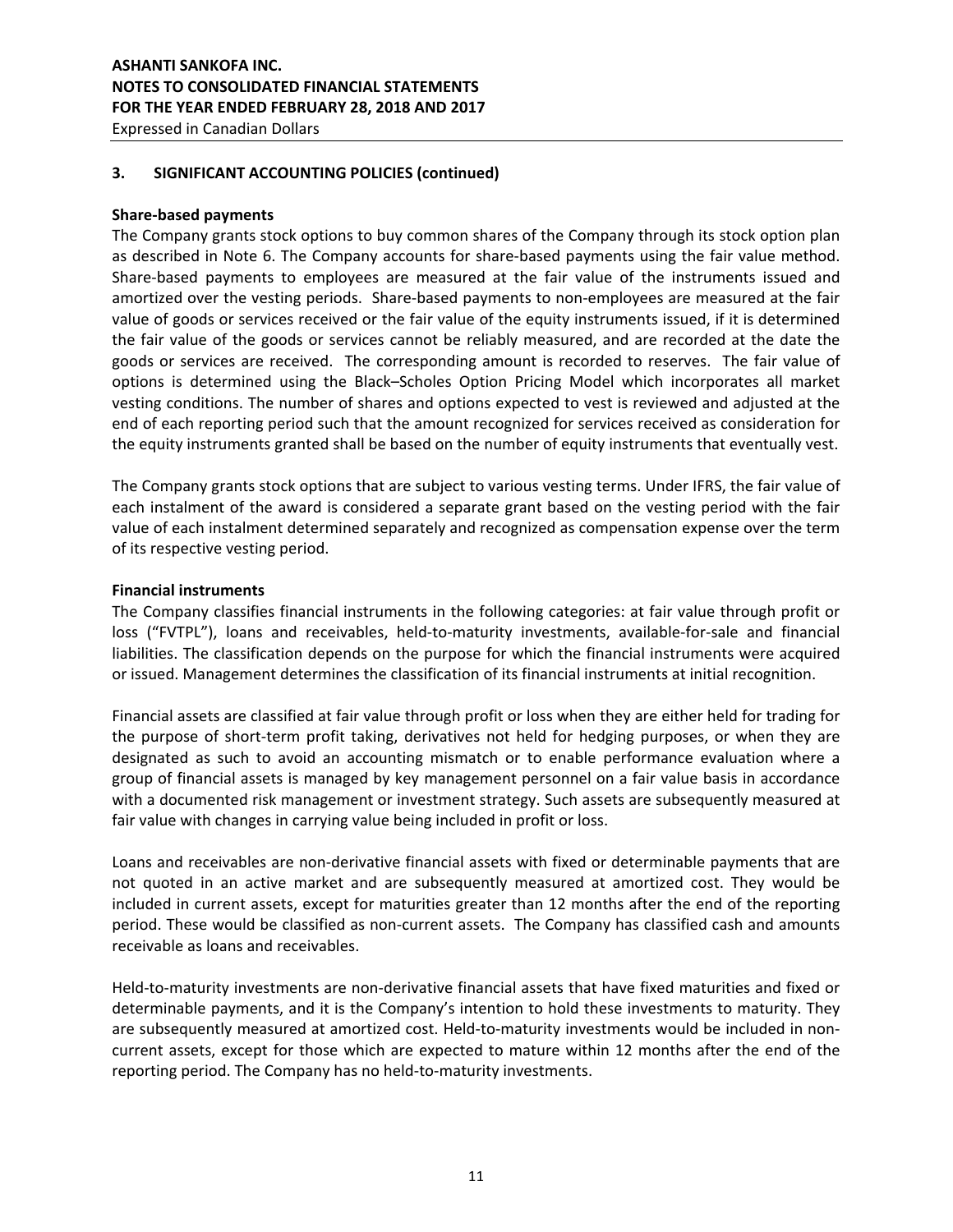## **3. SIGNIFICANT ACCOUNTING POLICIES (continued)**

### **Financial instruments (continued)**

Available-for-sale financial assets are non-derivative financial assets that are designated as available-forsale or are not suitable to be classified as financial assets at fair value through profit or loss, loans and receivables or held-to maturity investments and are subsequently measured at fair value. These are included in current assets to the extent they are expected to be realized within 12 months after the end of the reporting period. Unrealized gains and losses are recognized in other comprehensive income, except for impairment losses and foreign exchange gains and losses on monetary financial assets.

Financial assets are derecognized when the rights to receive cash flows from the investments have expired or have been transferred and the Company has transferred substantially all risks and rewards of ownership. At each reporting date, the Company assesses whether there is objective evidence that a financial instrument has been impaired. In the case of available-for-sale financial instruments, a significant and prolonged decline in the value of the instrument is considered to determine whether impairment has arisen.

Accounts payable and accrued liabilities, and due to related parties are classified as other liabilities at amortized cost. The Company initially recognizes debt securities issued and subordinated liabilities on the date that they are originated. All other financial liabilities are recognized initially on the trade date at which the Company becomes a party to the contractual provisions of the instruments.

The Company derecognizes a financial liability when its contractual obligations are discharged, cancelled or expired. Non-derivative financial liabilities (excluding financial guarantees) are subsequently measured at amortized cost.

Financial assets and liabilities are offset, and the net amount is presented in the statements of financial position when, and only when, the Company has a legal right to offset the amounts and intends to either settle on a net basis or to realize the assets and settle the liability simultaneously.

The Company does not have any material derivative financial assets and liabilities.

The fair value of the Company's financial assets and liabilities approximates the carrying amount.

Financial instruments measured at fair value are classified into one of three levels in the fair value hierarchy according to the relative reliability of the inputs used to estimate the fair values. The three levels of the fair value hierarchy are:

- Level 1 Unadjusted quoted prices in active markets for identical assets or liabilities;
- Level 2 Inputs other than quoted prices that are observable for the asset or liability either directly or indirectly;
- Level 3 Inputs that are not based on observable market data.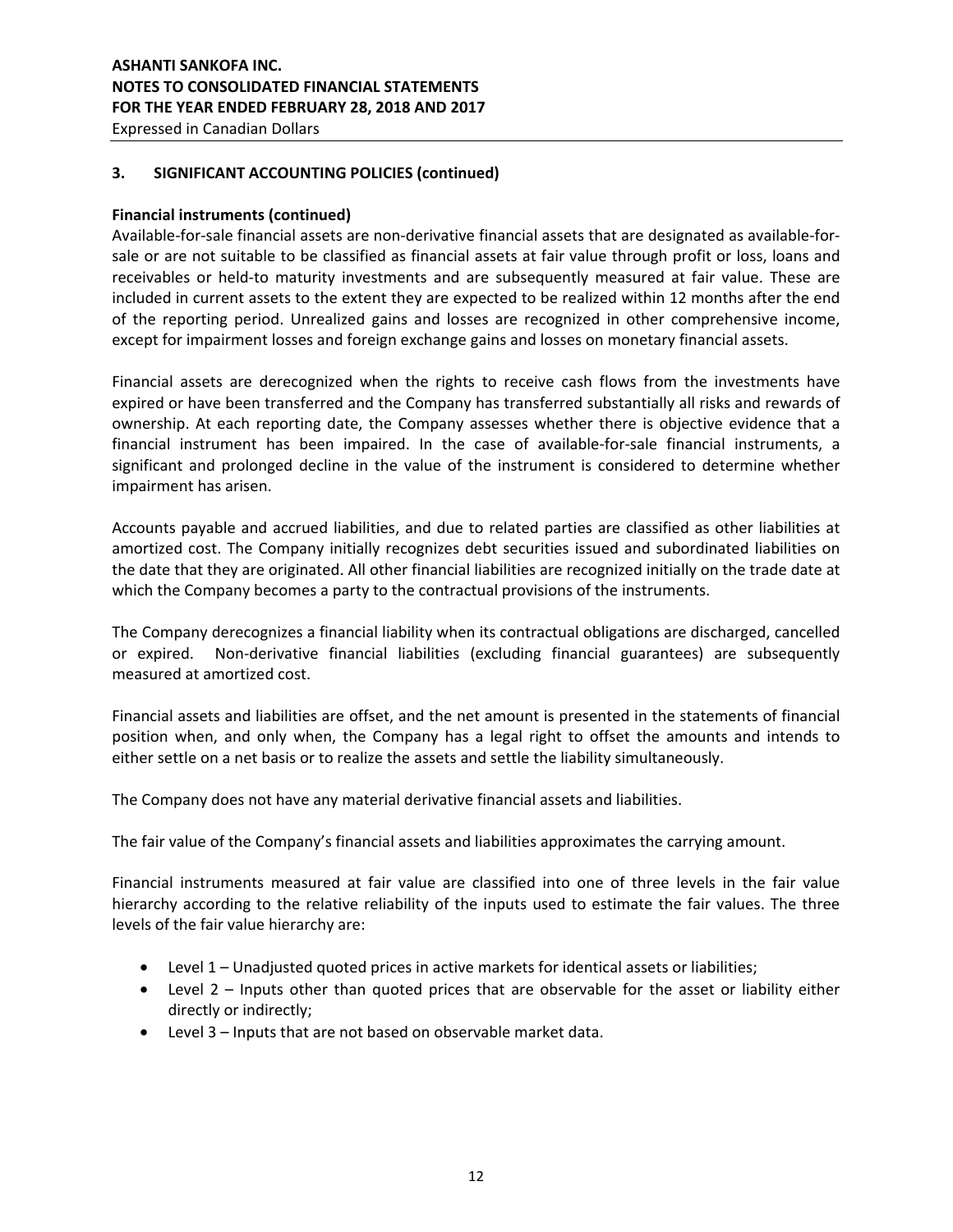# **ASHANTI SANKOFA INC. NOTES TO CONSOLIDATED FINANCIAL STATEMENTS FOR THE YEAR ENDED FEBRUARY 28, 2018 AND 2017**

Expressed in Canadian Dollars

### **3. SIGNIFICANT ACCOUNTING POLICIES (continued)**

### **Income (loss) per share**

Basic income (loss) per share is calculated by dividing the net earnings available to common shareholders divided by the weighted average number of common shares outstanding during the year. The diluted earnings per share are calculated based on the weighted average number of common shares outstanding during the year, plus the effects of the dilutive common share equivalents. This method requires that the dilutive effect of outstanding options and warrants issued be calculated using the treasury stock method. This method assumes that all common share equivalents have been exercised at the beginning of the year (or at the time of issuance, if later), and that the funds obtained thereby were used to purchase common shares of the Company at the average trading price of common shares during the year.

### **Future Accounting Policy Changes**

### *New standard IFRS 9 "Financial Instruments"*

This new standard is a partial replacement of IAS 39 "Financial Instruments: Recognition and Measurement". IFRS 9 uses a single approach to determine whether a financial asset is measured at amortized cost or fair value, replacing the multiple rules in IAS 39. The approach in IFRS 9 is based on how an entity manages its financial instruments in the context of its business model and the contractual cash flow characteristics of the financial assets.

The new standard also requires a single impairment method to be used, replacing the multiple impairment methods in IAS 39. IFRS 9 is effective for annual periods beginning on or after January 1, 2018. The Company is currently assessing the impact this new standard will have on its financial statements.

Other accounting standards or amendments to existing accounting standards that have been issued but have future effective dates are either not applicable or are not expected to have a significant impact on the Company's financial statements.

# **4. FINANCIAL AND CAPITAL RISK MANAGEMENT**

|                             |      | February 28, | February 28, |
|-----------------------------|------|--------------|--------------|
|                             | Ref. | 2018         | 2017         |
|                             |      |              |              |
| Other financial assets      | a    | 5,839        | 20,024       |
| Other financial liabilities |      | 378,742      | 71,018       |

a. Comprises cash and sales tax receivables.

b. Comprises accounts payable, and related party advance (Note 7).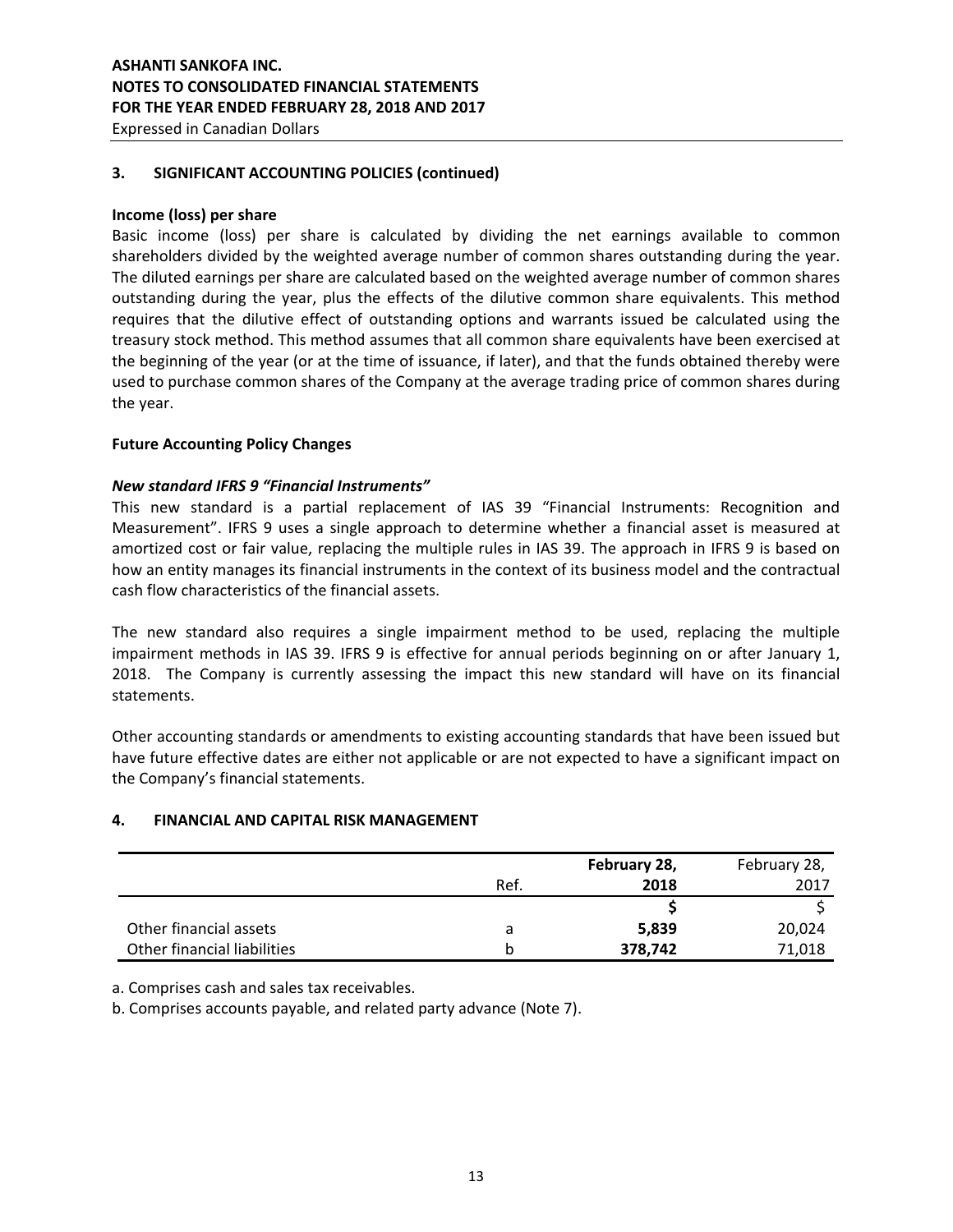## **4. FINANCIAL AND CAPITAL RISK MANAGEMENT (continued)**

The Company has determined the estimated fair values of its financial instruments based on appropriate valuation methodologies; however, considerable judgment is required to develop these estimates. The fair values of the Company's financial instruments are not materially different from their carrying values.

### **Management of Industry and Financial Risk**

The Company is engaged primarily in mineral exploration and manages related industry risk issues directly. The Company may be at risk for environmental issues and fluctuations in commodity pricing. Management is not aware of and does not anticipate any significant environmental remediation costs or liabilities in respect of its current operations.

The Company's financial instruments are exposed to certain financial risks, which include the following:

### *Credit risk*

Credit risk is the risk of loss due to the counterparty's inability to meet its obligations. The Company's exposure to credit risk is on its cash and other receivables. Risk associated with cash is managed through the use of major banks which are high credit quality financial institutions as determined by rating agencies. Other receivables comprise sales tax refunds from the Canadian federal government.

### *Liquidity risk*

Liquidity risk is the risk that the Company will encounter difficulties in meeting obligations when they become due. The Company ensures that there is sufficient capital in order to meet short-term operating requirements, after taking into account the Company's holdings of cash. The Company's cash are held in corporate bank accounts available on demand. Liquidity risk has been assessed as being high.

# *Market Risk*

Market risk is the risk that the fair value or future cash flows of a financial instrument will fluctuate because of changes in market prices. Market risk comprises three types of risk: currency risk, interest rate risk and price risk.

### *Currency Risk*

The Company is subject to normal market risks including fluctuations in foreign exchange rates and interest rates. While the Company manages its operations in order to minimize exposure to these risks, the Company has not entered into any derivatives or contracts to hedge or otherwise mitigate this exposure.

### *Interest Rate Risk*

Interest rate risk is the risk that the fair value or future cash flows of a financial instrument will fluctuate because of changes in market interest rates. The Company is not exposed to significant interest rate risk relating to its related party balances (Note 7).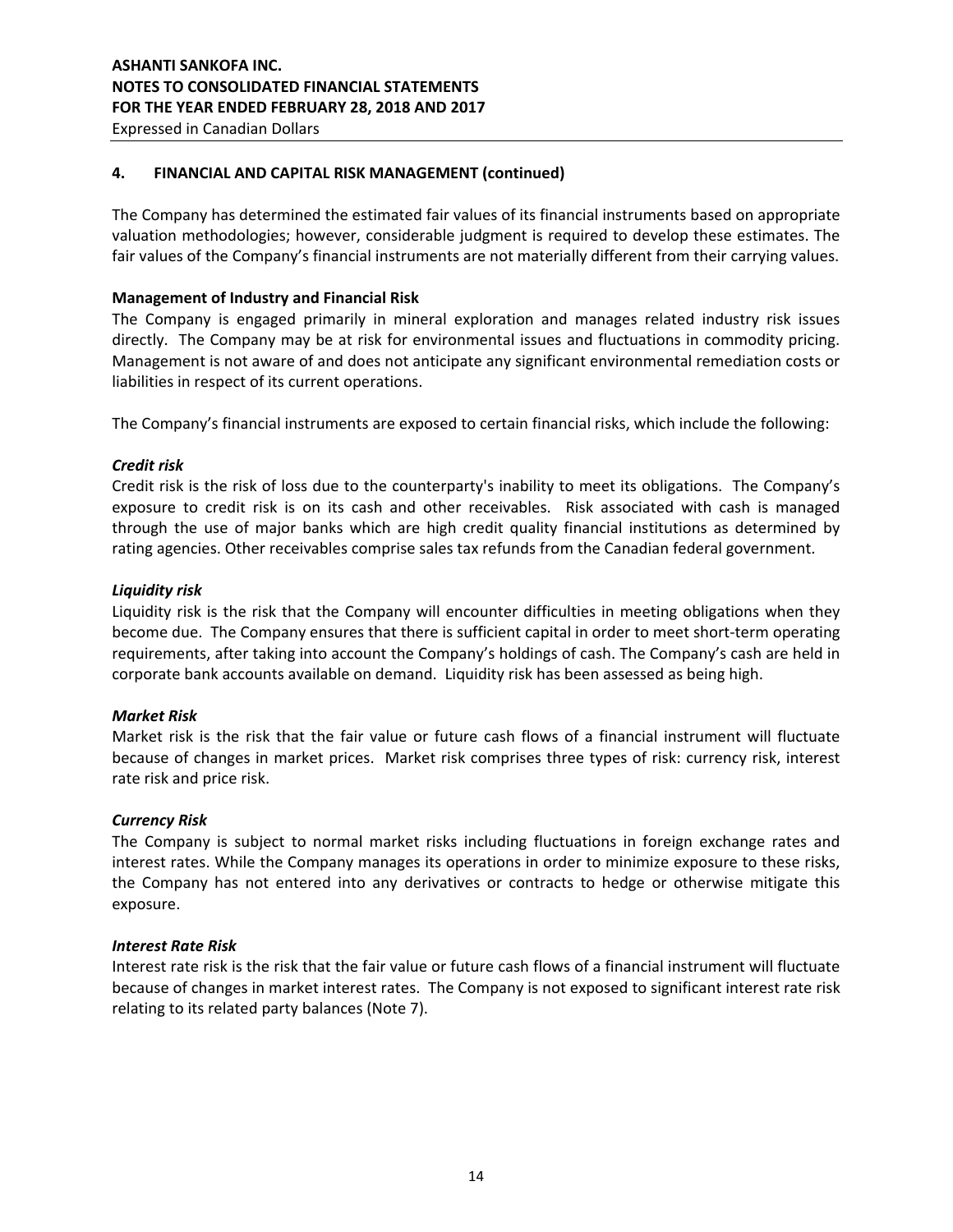## **4. FINANCIAL AND CAPITAL RISK MANAGEMENT (continued)**

|                                                  | February 28, | February 28, |
|--------------------------------------------------|--------------|--------------|
| <b>Accounts payable and accrued liabilities:</b> | 2018         | 2017         |
|                                                  |              |              |
| Accounts payable                                 | 103,992      | 31,958       |
| <b>Accrued liabilities</b>                       | 21,519       |              |
|                                                  | 125,111      | 31,958       |

### *Price Risk*

The Company is exposed to price risk with respect to equity prices. Price risk as it relates to the Company is defined as the potential adverse impact on the Company's ability to raise financing due to movements in individual equity prices or general movements in the level of the stock market. The Company closely monitors individual equity movements and the stock market to determine the appropriate course of action to be taken by the Company.

### *Capital management*

The Company's policy is to maintain a strong capital base so as to maintain investor and creditor confidence and to sustain future development of the business. The capital structure of the Company consists of components of shareholders' equity. There were no changes in the Company's approach to capital management during the year. The Company is not subject to any externally imposed capital requirements.

### **5. EXPLORATION AND EVALUATION ASSETS**

Exploration and evaluation assets comprise the North Ashanti - Anuoro project located in West Africa.

|                                | <b>Year Ended</b><br><b>February 28, 2018</b> | <b>Year Ended</b><br><b>February 28, 2017</b> |
|--------------------------------|-----------------------------------------------|-----------------------------------------------|
|                                | \$                                            |                                               |
| <b>Opening Balance</b>         | 448,133                                       | 309,931                                       |
| Assays                         | 2,217                                         |                                               |
| Field and camp costs           | 12,481                                        | 50,962                                        |
| General and admin costs        | 3,556                                         |                                               |
| Geologist fees                 | 70,200                                        | 87,238                                        |
| Labour costs                   | 51,662                                        |                                               |
| Legal fees                     | 3,260                                         |                                               |
| Licenses                       | 14,437                                        |                                               |
| Survey and labs                | 13,078                                        |                                               |
| Costs incurred during the year | 170,891                                       | 138,202                                       |
| <b>Ending Balance</b>          | 619,024                                       | 448,133                                       |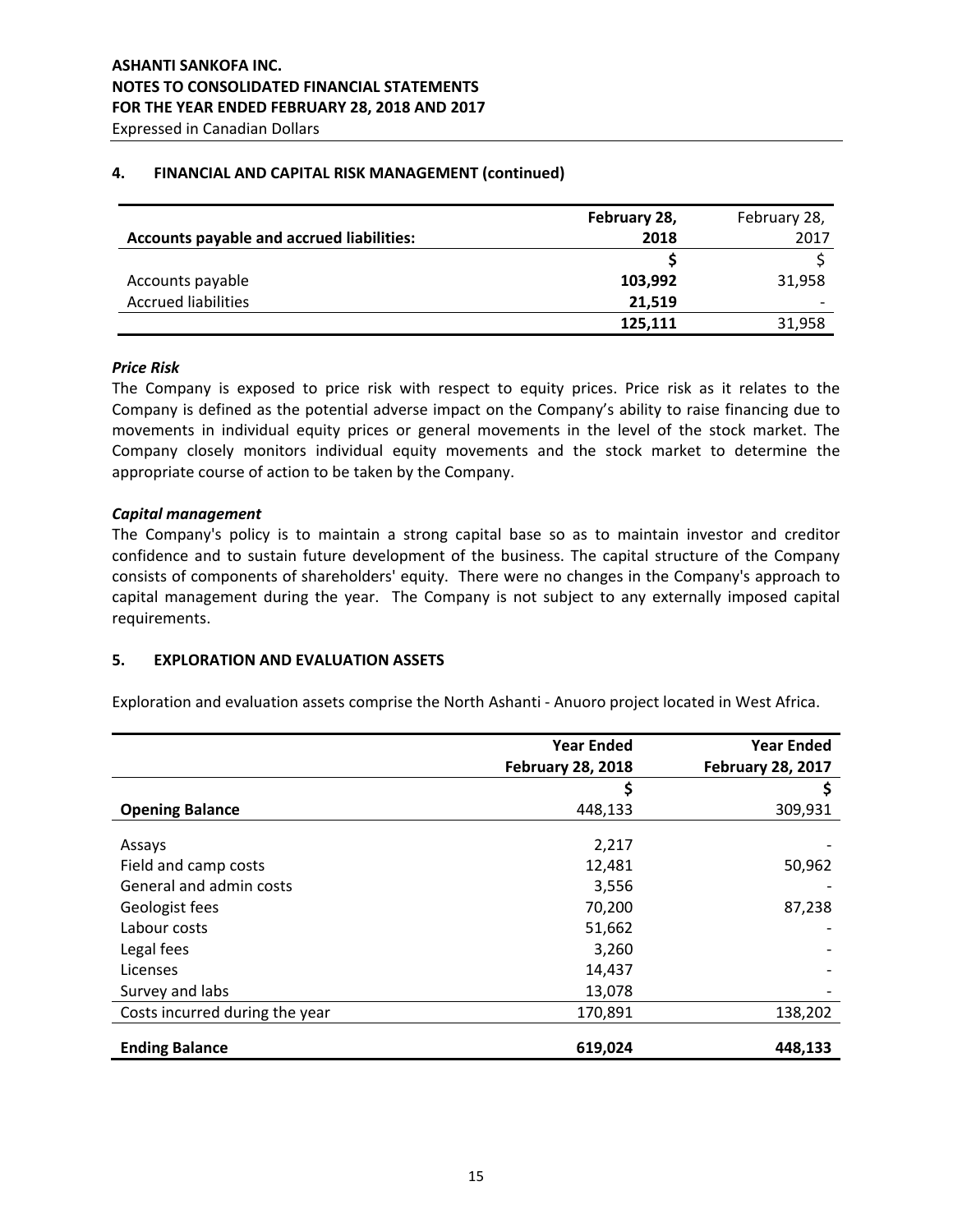# **5. EXPLORATION AND EVALUATION ASSETS (continued)**

The Company, through its wholly-owned subsidiary Ashanti, holds the 65 square km Anuoro license which is subject to a 10% carried interest held by the government of the Republic of Ghana. On May 9, 2014 Ashanti received a letter from the Ministry of Lands and Natural Resources stating the Anuoro license had been renewed until May 9, 2016. On April 6, 2016 Ashanti submitted documentation to the Minerals Commission requesting an extension for the Anuoro license. On July 5, 2017, the Company received a letter from the Mineral Commission stating it will recommend to the Minister of Lands and Natural Resources to grant the license subject to the payment of \$14,437 (paid). The Company is waiting for the approval from Minister of Land and Resources. Although Ashanti has not yet received the extension, under Section 35 (4) of the Minerals and Mining Act 2006, the prospecting license shall remain in force in respect of the land until the application is processed.

# **6. EQUITY AND RESERVES**

### **Share Capital**

Authorized share capital of the Company consists of an unlimited number of fully paid common shares without par value.

### *Year Ended February 28, 2018*

No share capital activity occurred during this year. (Refer also to Note 9)

# *Year ended February 28, 2017*

On June 10, 2016, the Company closed a non-brokered private placement of 7,000,000 units at a price of \$0.05 per unit for gross proceeds of \$350,000. Each unit consisted of one common share and one share purchase warrant exercisable at \$0.05 per share for a period of twenty-four months from the date of closing. Share issuance costs of \$8,455 were paid, which consisted of direct legal fees associated with the private placement.

### **Stock Options**

### *Stock-Option Plan*

The Company has a stock option plan, approved by the Board of Directors and by the shareholders, that allows the Company to grant incentive stock options to its directors, officers, employees and consultants. The maximum number of shares reserved for issuance under the plan are 5,546,839. The exercise price, term (not to exceed ten years) and vesting provisions are authorized by the Board of Directors at the time of the grant and pursuant to the terms of the Stock Option Plan. Stock options granted to a consultant performing investor relations activity shall vest over a minimum of twelve months with no more than ¼ of such options vesting in any three months period.

During the year ended February 28, 2018, there were no stock options granted, and 1,600,000 stock options were cancelled as the optionees ceased their relationship with the Company. (Note 9)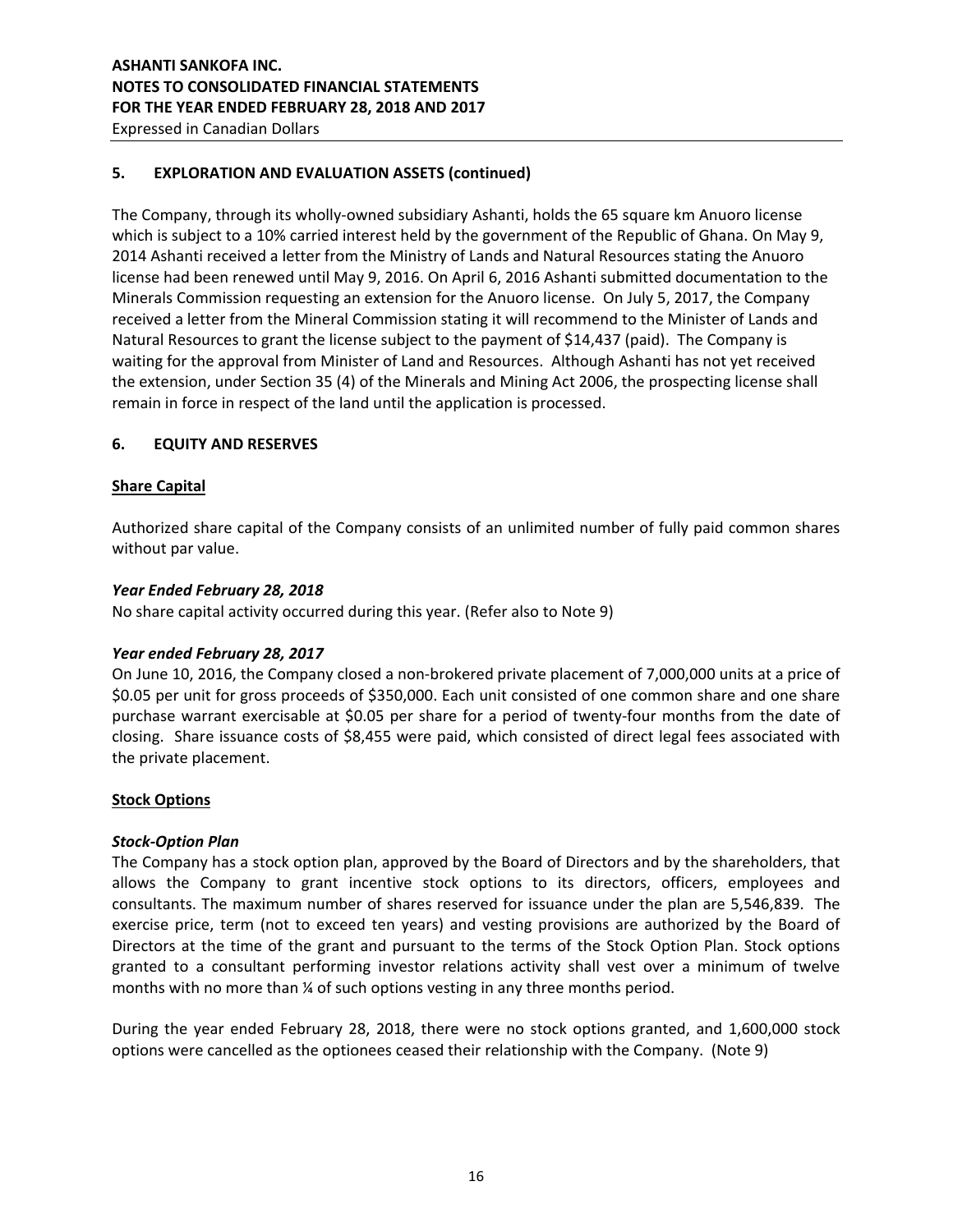# **6. EQUITY AND RESERVES (continued)**

On May 20, 2016, the Company granted 1,100,000 stock options to directors, officers and consultants. 600,000 stock options have an exercise price of \$0.05 per share and expire five years from the date of grant while the remaining 500,000 stock options have an exercise price of \$0.15 per share and expire five years from date of grant. The stock options have a fair value of \$49,829.

On June 30, 2016, the Company granted 200,000 to a director of the Company with an exercise price of \$0.06 per share and expire five years from the date of grant. The stock options have a fair value of \$13,744.

The following weighted average assumptions were used for the Black-Scholes Option Pricing Model calculations for valuation of stock options granted during the fiscal year ended February 28, 2017:

|                          | 2017              |
|--------------------------|-------------------|
| Share price              | $$0.05 - $0.08$$  |
| Risk-free interest rate  | 0.83%             |
| Expected life of options | 5.0               |
| Annualized volatility    | 112.06% - 123.62% |
| Dividend rate            |                   |
| Forfeiture rate          |                   |

Stock option transactions are summarized as follows:

|                            | <b>Number of</b> | Weighted<br>Average   | Weighted<br><b>Average Life</b><br>Remaining | Weighted<br><b>Average Grant</b><br><b>Date</b> |
|----------------------------|------------------|-----------------------|----------------------------------------------|-------------------------------------------------|
|                            | <b>Options</b>   | <b>Exercise Price</b> | (Years)                                      | <b>Fair Value</b>                               |
| Balance, February 29, 2016 | 1,500,000        | \$0.08                | 4.68                                         | 0.040                                           |
| Granted                    | 1,300,000        | 0.09                  | 5.00                                         | 0.049                                           |
| Balance, February 28, 2017 | 2,800,000        | 0.09                  | 3.94                                         | 0.044                                           |
| Cancelled                  | (1,600,000)      | 0.05                  | 2.92                                         | 0.044                                           |
| Balance, February 28, 2018 | 1,200,000        | \$0.09                | 3.24                                         | 0.044                                           |

As at February 28, 2018, the following options were outstanding and exercisable:

| <b>Number of Options</b> | <b>Exercise Price</b> | <b>Expiry Date</b> |
|--------------------------|-----------------------|--------------------|
| 500,000                  | \$0.05                | May 20, 2021       |
| 500,000                  | \$0.15                | May 20, 2021       |
| 200,000                  | \$0.06                | June 30, 2021      |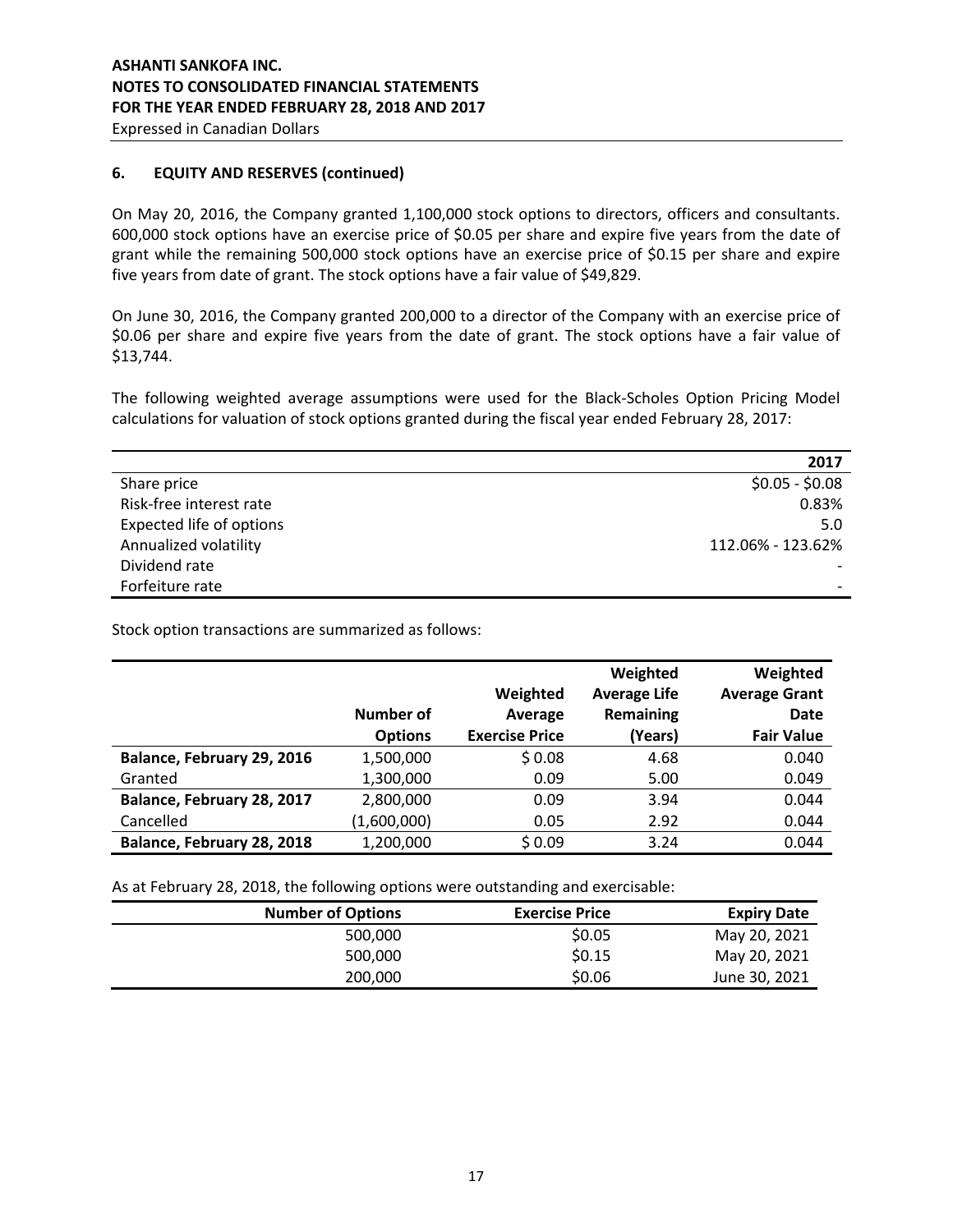### **6. EQUITY AND RESERVES (continued)**

### **Share Purchase Warrants**

The warrants reserve records items recognized as the value of warrants until such time that the warrants are exercised, at which time the corresponding amount will be transferred to share capital. If the warrants expire unexercised, the amount remains in reserves.

On June 10, 2016, the Company granted 7,000,000 share purchase warrants as part of the \$350,000 private placement. The warrants expire two years from the grant date and are exercisable at \$0.05 per share. The fair market value of these warrants has been deemed as \$151,175 as at the date of grant.

The following weighted average assumptions were used for the Black-Scholes Opting Pricing valuation of these share purchase warrants granted during the year:

|                                  | 2018                         | 2017    |
|----------------------------------|------------------------------|---------|
| Share price                      |                              | \$0.06  |
| Risk-free interest rate          | $\overline{\phantom{a}}$     | 0.52%   |
| <b>Expected life of warrants</b> |                              | 2 years |
| Annualized volatility            | $\qquad \qquad \blacksquare$ | 118%    |
| Dividend rate                    |                              |         |
| Forfeiture rate                  | $\overline{\phantom{0}}$     |         |

Warrant transactions are summarized as follows:

|                            | Number of       | <b>Weighted Average</b> | <b>Weighted Average Life</b> |
|----------------------------|-----------------|-------------------------|------------------------------|
|                            | <b>Warrants</b> | <b>Exercise Price</b>   | <b>Remaining (Years)</b>     |
|                            |                 |                         |                              |
| Balance, February 29, 2016 | 8,000,000       | 0.05                    | 1.33                         |
| Granted                    | 7,000,000       | 0.05                    | 2.00                         |
| Balance, February 28, 2017 | 15,000,000      | 0.05                    | 2.27                         |
| Balance, February 28, 2018 | 15,000,000      | 0.05                    | 1.27                         |

As at February 28, 2018, the following warrants were outstanding:

| <b>Number of Warrants</b> | <b>Exercise Price</b> | <b>Expiry Date</b> |
|---------------------------|-----------------------|--------------------|
| 5,000,000                 | \$0.05                | April 1, 2020      |
| 3,000,000                 | \$0.05                | May 11, 2020       |
| 7,000,000                 | \$0.05                | June 10, 2018      |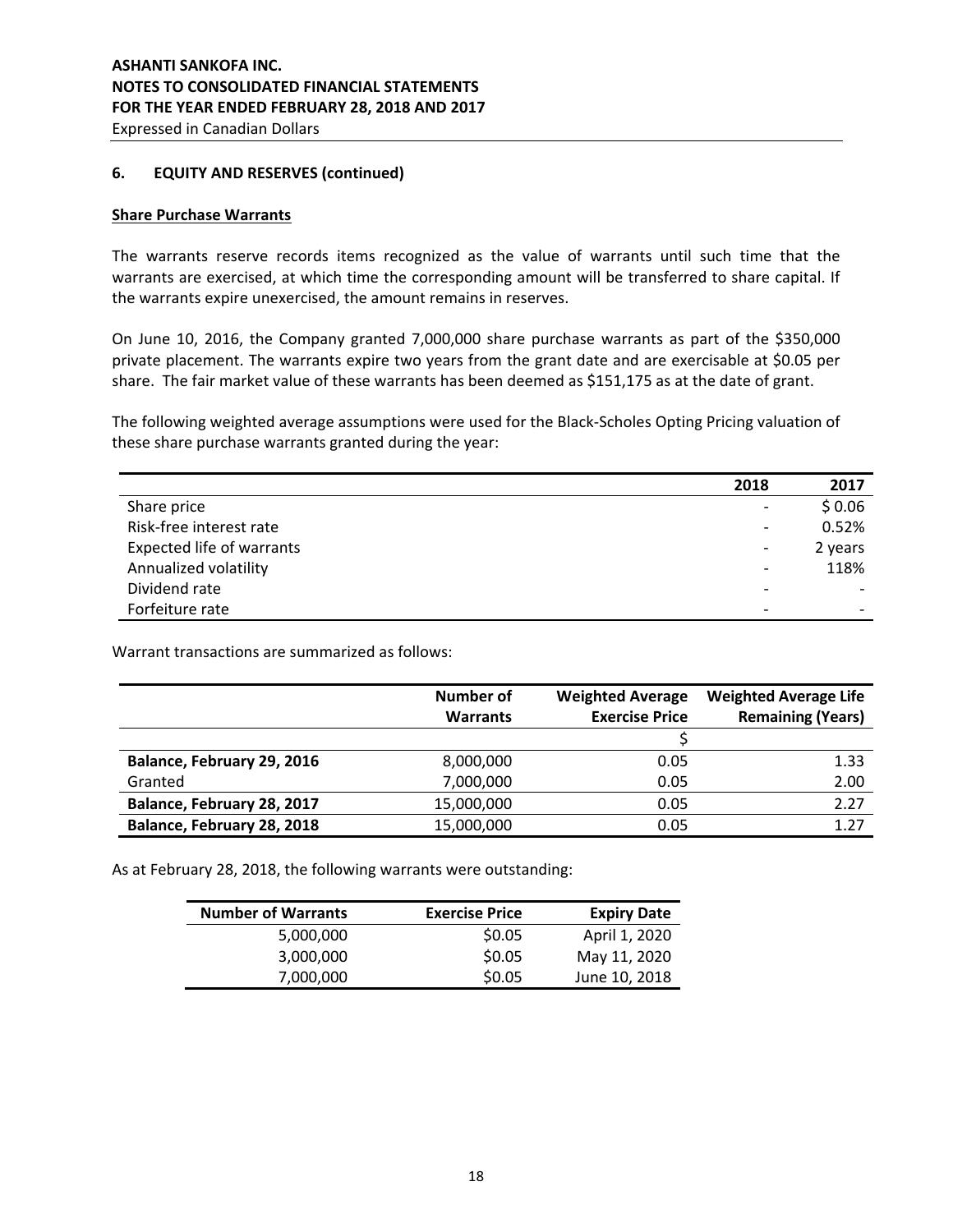# **7. RELATED PARTY TRANSACTIONS**

The Company's related parties include its subsidiaries, significant shareholder, and key management personnel. Transactions with related parties for goods and services are made on normal commercial terms and are considered to be at arm's length. The remuneration of the Company's directors and other key management personnel during the years ended February 28, 2018 and 2017 are as follows:

|                       | <b>February 28, 2018</b> | <b>February 28, 2017</b> |
|-----------------------|--------------------------|--------------------------|
|                       |                          |                          |
| Geologist fees (a)    | 70,200                   | 80,880                   |
| Consulting fees (a)   | 35,100                   | 31,463                   |
| Management fees (b)   | 48,000                   | 45,244                   |
| Professional fees (c) | 44.400                   | 18,321                   |

As at February 28, 2018, the Company was indebted to its related parties for the amounts as below:

|                                                       | <b>February 28, 2018</b> | <b>February 28, 2017</b> |
|-------------------------------------------------------|--------------------------|--------------------------|
|                                                       |                          |                          |
| Accounts payables and accrued liabilities (a) (b) (c) | 214,905                  | 49,060                   |
| Due to shareholder (d)                                | 59.845                   |                          |
|                                                       | 274,750                  | 49,060                   |

- (a) The Company had an agreement with the former Chief Executive Officer ("CEO") for fees of US\$9,000 per month commencing July 1, 2016, of which, US\$6,000 fees were capitalized to exploration and evaluation expenditures, and US\$3,000 expensed as consulting fee. For the year ended February 28, 2018, the Company incurred \$70,200 (2017 - \$80,880) of geologist fees for geological services provided by the former CEO. The Company also incurred \$35,100 (2017 - \$31,463) of consulting fees for services provided by this party. As at February 28, 2018, \$146,022 (US\$114,000) (2017 - \$43,493/US\$33,000) of fees remains unpaid to the former CEO.
- (b) During the year ended February 28, 2018, the Company incurred \$18,000 (2017 \$25,000) of management fees to a company controlled by the former Chief Financial Officer ("CFO") and a director for services performed. As at February 28, 2018, \$Nil (2017 - \$2,625) of management fees remains unpaid to the former CFO, and \$3,000 remains unpaid to the director.

During the year ended February 28, 2018, the Company incurred \$30,000 (2017 - \$20,244) of management fees to the Interim CEO and director for services provided. As at February 28, 2017, \$32,500 (2017 - \$2,500) remains unpaid.

(c) During the year ended February 28, 2018, the Company incurred \$9,000 (2017 - \$18,321) of professional fees to a company controlled by a former director for accounting services performed.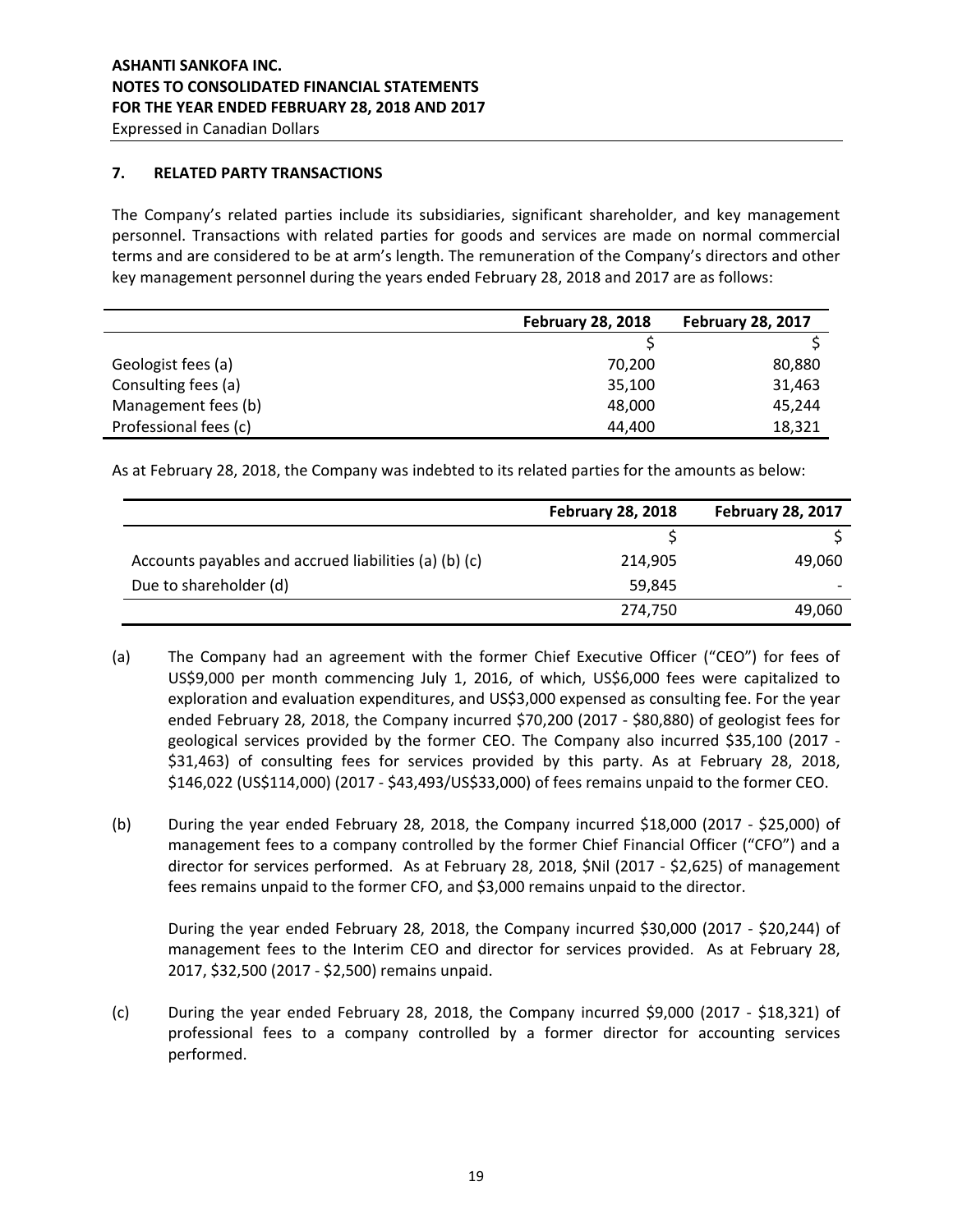### **7. RELATED PARTY TRANSACTIONS (continued)**

During the year ended February 28, 2018, the Company incurred \$24,000 (2017 - \$Nil) of professional fees to a director for corporate secretary services performed. As at February 28, 2018, \$25,793 (2017 - \$Nil) remains unpaid.

During the year ended February 28, 2018, the Company incurred \$11,400 (2017 - \$Nil) of professional fees to the CFO for accounting services performed. As at February 28, 2018, \$7,590 (2017 - \$Nil) remains unpaid.

(d) The Company received \$59,845 in advances from a significant shareholder during the year ended February 28, 2018, which remains unpaid. These amounts owing are unsecured, noninterest bearing and have no fixed repayment terms.

### **8. INCOME TAX**

A reconciliation of the expected income tax recovery to the actual income tax recovery is as follows:

|                                                          | February 28, | February 28, |
|----------------------------------------------------------|--------------|--------------|
|                                                          | 2018         | 2017         |
|                                                          |              |              |
| Net loss for the year                                    | (162, 537)   | (177,653)    |
| Statutory tax rate                                       | 26%          | 26%          |
| Expected income taxes recovery at the statutory tax rate | (42, 260)    | (46,190)     |
| Non-deductible items and other                           |              | 17,024       |
| Share issuance costs                                     |              | (2, 198)     |
| Tax benefit not recognized on current year losses        | 42,260       | 31,364       |
| Income tax recovery                                      |              |              |

The Company has the following tax effected deductible temporary differences for which no deferred tax asset has been recognized:

|                                   | February 28, | February 28, |
|-----------------------------------|--------------|--------------|
|                                   | 2018         | 2017         |
|                                   |              |              |
| Loss carry-forwards               | 1,318,964    | 1,276,265    |
| Exploration and evaluation assets | 740,536      | 740,536      |
| Equipment                         | 17,284       | 17,284       |
| Share issuance costs              | 1,319        | 1,759        |
|                                   | 2,078,103    | 2,035,844    |